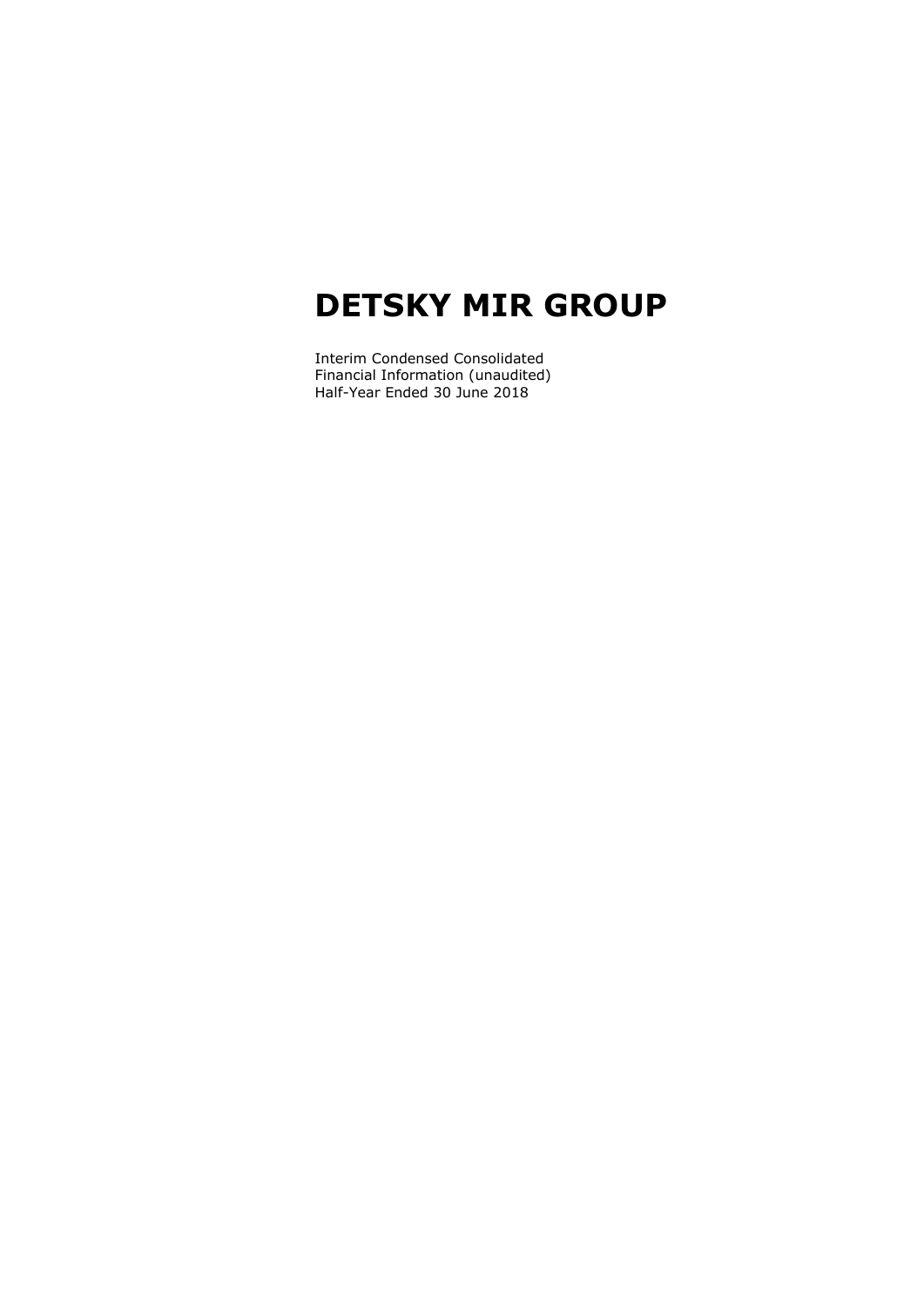#### **TABLE OF CONTENTS**

|                                                                                                                                                                                                | <b>Pages</b>   |
|------------------------------------------------------------------------------------------------------------------------------------------------------------------------------------------------|----------------|
| STATEMENT OF MANAGEMENT'S RESPONSIBILITIES FOR THE PREPARATION AND APPROVAL<br>OF THE INTERIM CONDENSED CONSOLIDATED FINANCIAL INFORMATION<br>FOR THE HALF-YEAR ENDED 30 JUNE 2018 (UNAUDITED) |                |
| REPORT ON REVIEW OF INTERIM CONDENSED<br>CONSOLIDATED FINANCIAL INFORMATION                                                                                                                    | 2              |
| INTERIM CONDENSED CONSOLIDATED FINANCIAL INFORMATION<br>FOR THE HALF-YEAR ENDED 30 JUNE 2018 (UNAUDITED):                                                                                      |                |
| Interim condensed consolidated statement of profit or loss and other comprehensive income                                                                                                      | 3              |
| Interim condensed consolidated statement of financial position                                                                                                                                 | $\overline{4}$ |
| Interim condensed consolidated statement of changes in equity                                                                                                                                  | 5              |
| Interim condensed consolidated statement of cash flows                                                                                                                                         | 6              |
| Notes to the interim condensed consolidated financial information                                                                                                                              | $7 - 18$       |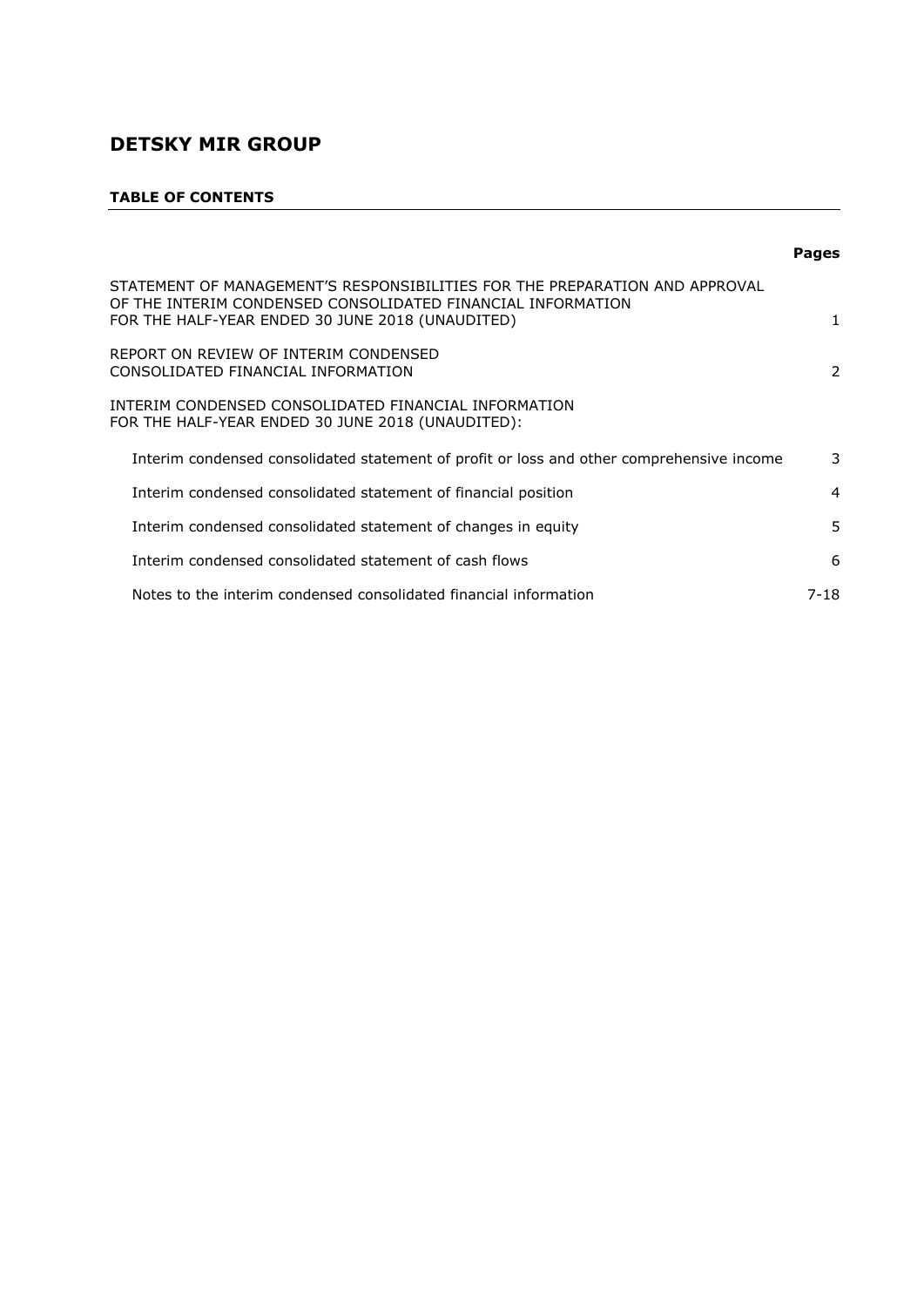#### **STATEMENT OF MANAGEMENT'S RESPONSIBILITIES FOR THE PREPARATION AND APPROVAL OF THE INTERIM CONDENSED CONSOLIDATED FINANCIAL INFORMATION FOR THE HALF-YEAR ENDED 30 JUNE 2018 (UNAUDITED)**

Management is responsible for the preparation of the interim condensed consolidated financial information that presents fairly the consolidated financial position of Public Joint Stock Company "Detsky Mir" (hereinafter, the "Company") and its subsidiaries (hereinafter, the "Group" or "Detsky Mir Group") as at 30 June 2018, and the consolidated results of its operations, cash flows and changes in equity for the half-year then ended, in compliance with International Accounting Standard 34 "Interim Financial Reporting".

In preparing the interim condensed consolidated financial information, management is responsible for:

- Properly selecting and applying accounting policies;
- Presenting information, including accounting policies, in manner that provides relevant, reliable, comparable and understandable information;
- Providing additional disclosures when compliance with the specific requirements in IFRSs are insufficient to enable users to understand the impact of particular transactions, other events and conditions on the Group's consolidated financial position and financial performance;
- Making an assessment of the Group's ability to continue as a going concern.

Management is also responsible for:

- Designing, implementing and maintaining an effective and sound system of internal controls throughout the Group;
- Maintaining adequate accounting records that are sufficient to show and explain the Group's transactions and disclose with reasonable accuracy at any time the consolidated financial position of the Group, and which enable them to ensure that the interim condensed consolidated financial information of the Group complies with IFRS;
- Maintaining statutory accounting records in compliance with local legislation and accounting standards of the jurisdictions the Group's subsidiaries are operating in;
- Taking such steps as are reasonably available to them to safeguard the assets of the Group; and
- Preventing and detecting fraud and other irregularities.

The interim condensed consolidated financial information of the Group for the half-year ended 30 June 2018 was approved on 20 August 2018.

 $\overline{\phantom{a}}$  ,  $\overline{\phantom{a}}$  ,  $\overline{\phantom{a}}$  ,  $\overline{\phantom{a}}$  ,  $\overline{\phantom{a}}$  ,  $\overline{\phantom{a}}$  ,  $\overline{\phantom{a}}$  ,  $\overline{\phantom{a}}$  ,  $\overline{\phantom{a}}$  ,  $\overline{\phantom{a}}$  ,  $\overline{\phantom{a}}$  ,  $\overline{\phantom{a}}$  ,  $\overline{\phantom{a}}$  ,  $\overline{\phantom{a}}$  ,  $\overline{\phantom{a}}$  ,  $\overline{\phantom{a}}$ **V.S. Chirakhov A.S. Garmanova** Chief Executive Officer Chief Financial Officer PJSC Detsky Mir // PJSC Detsky Mir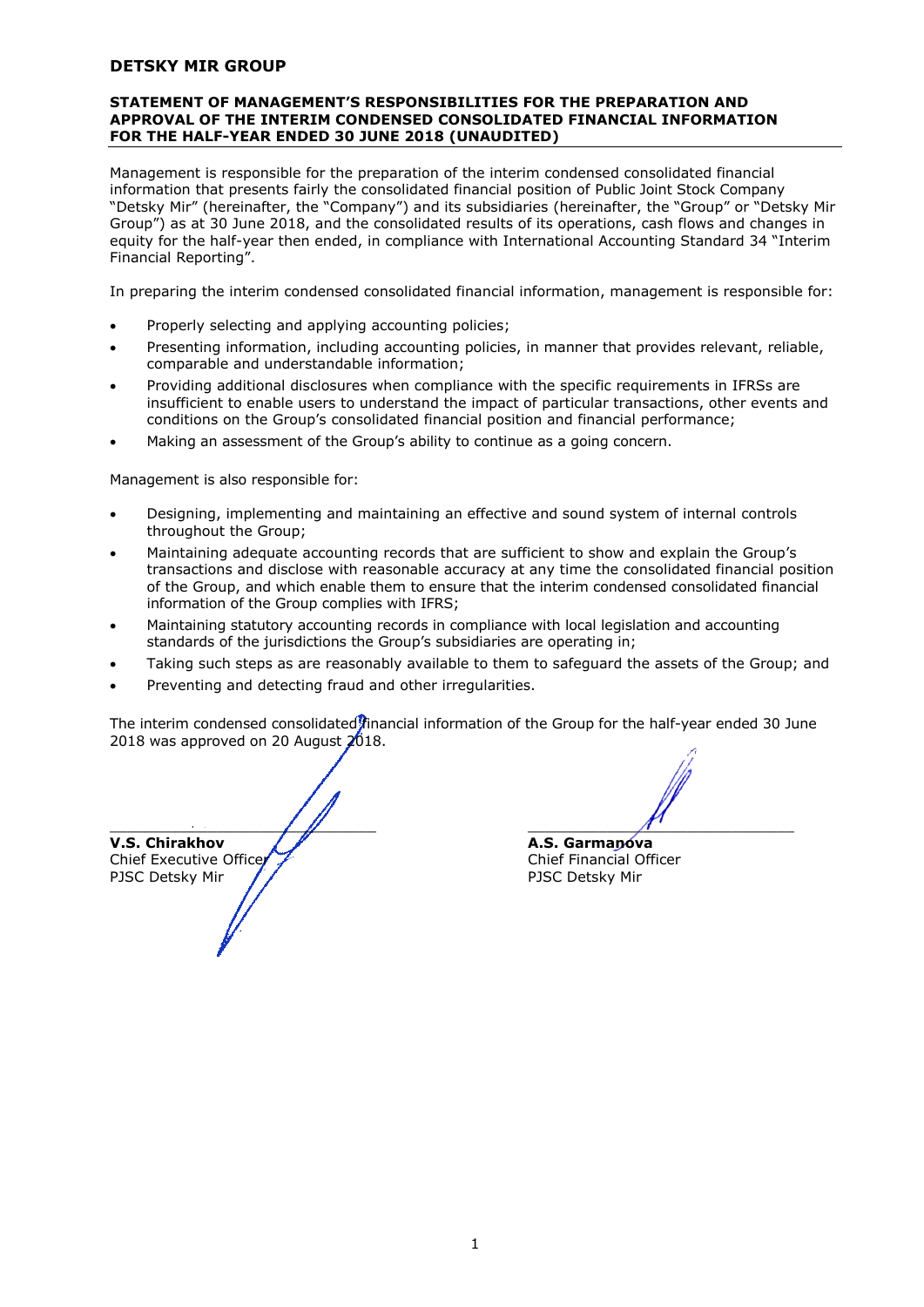# **Deloitte.**

AO Deloitte & Touche CIS 5 Lesnaya Street Moscow, 125047, Russia

Tel: +7 (495) 787 06 00 Fax: +7 (495) 787 06 01 deloitte.ru

#### **REPORT ON REVIEW OF INTERIM CONDENSED CONSOLIDATED FINANCIAL INFORMATION**

To: Shareholders and Board of Directors of Public Joint Stock Company "Detsky Mir"

#### **Introduction**

We have reviewed the accompanying interim condensed consolidated statement of financial position of Public Joint Stock Company "Detsky Mir" (hereinafter, the "Company") and its subsidiaries (hereinafter, the "Group") as at 30 June 2018 and the related interim condensed consolidated statements of profit or loss and other comprehensive income, changes in equity and cash flows for the half-year then ended, and a summary of significant accounting policies and other explanatory notes (the "interim condensed consolidated financial information"). Management is responsible for the preparation and presentation of this interim condensed consolidated financial information in accordance with International Accounting Standard 34 "Interim Financial Reporting" ("IAS 34"). Our responsibility is to express a conclusion on this interim condensed consolidated financial information based on our review.

#### **Scope of Review**

We conducted our review in accordance with International Standard on Review Engagements 2410 "Review of Interim Financial Information Performed by the Independent Auditor of the Entity". A review of interim condensed consolidated financial information consists of making inquiries, primarily of persons responsible for financial and accounting matters, and applying analytical and other review procedures. A review is substantially less in scope than an audit conducted in accordance with International Standards on Auditing and consequently does not enable us to obtain assurance that we would become aware of all significant matters that might be identified in an audit. Accordingly, we do not express an audit opinion.

#### **Conclusion**

Based on our review, nothing has come to our attention that causes us to believe that the accompanying interim condensed consolidated financial information does not present fairly, in all material respects, the consolidated financial position of the Group as at 30 June 2018, and its consolidated financial performance and its consolidated cash flows for the halfyear then ended in accordance with IAS 34 *Interim Financial Reporting*.

**WECTBO** для аудиторских<br>пючений и стах **IKTIGRAY AVAITODCKANX**<br>**IKTIO4GHHAG H OT4GTOB** a. Egor Metelkin, Engagement partner laitte & 3019334 8 OH

20 August 2018

The Entity: PJSC "Detsky Mir"

State Registration Certificate No. 869.149 issued by Moscow Registration Chamber on 03.09.1997.

Primary State Registration Number: 1027700047100

Address: 37 Vernadsky Prospekt, bldg. 3, Moscow, 119415, Russia

Audit Firm: AO "Deloitte & Touche CIS"

Certificate of state registration № 018.482, issued by the Moscow Registration Chamber on 30.10.1992.

Primary State Registration Number: 1027700425444

Certificate of registration in the Unified State Register № 77 004840299 of 13.11.2002, issued by Moscow Interdistrict Inspectorate of the Russian Ministry of Taxation № 39.

Member of Self-regulated organization of auditors "Russian Union of auditors" (Association), ORNZ 11603080484.

Deloitte refers to one or more of Deloitte Touche Tohmatsu Limited, a UK private company limited by guarantee ("DTTL"), its network of member firms, and their related entities. DTTL and each of its member firms are legally separate and independent entities. DTTL (also referred to as "Deloitte Global") does not provide services to clients. Please see www.deloitte.com/about<br>for a more detailed descripti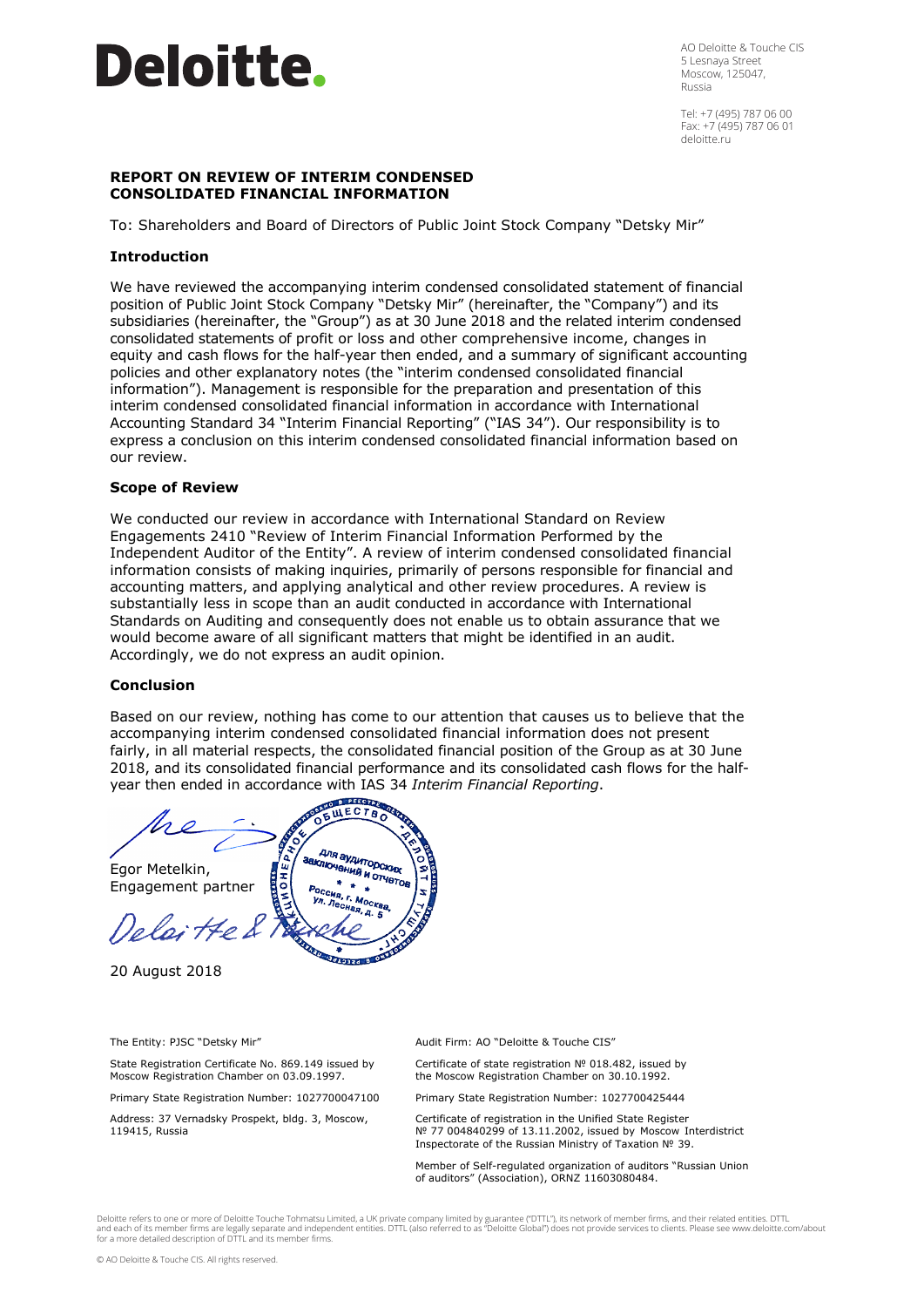#### **INTERIM CONDENSED CONSOLIDATED STATEMENT OF PROFIT OR LOSS AND OTHER COMPREHENSIVE INCOME FOR THE HALF-YEAR ENDED 30 JUNE 2018 (UNAUDITED)** *(in millions of Russian Rubles, except earnings per share)*

|                                                                                                                                         |              | For the half-year ended |                      |
|-----------------------------------------------------------------------------------------------------------------------------------------|--------------|-------------------------|----------------------|
|                                                                                                                                         | <b>Notes</b> | 30 June<br>2018         | 30 June<br>2017      |
| <b>REVENUE</b>                                                                                                                          | 3            | 48,116                  | 42,096               |
| <b>COST OF SALES</b>                                                                                                                    |              | (32, 581)               | (28, 325)            |
| <b>GROSS PROFIT</b>                                                                                                                     |              | 15,535                  | 13,771               |
| Selling, general and administrative expenses<br>Other operating expenses, net                                                           | 4            | (12, 029)<br>(13)       | (11, 627)<br>(31)    |
| <b>OPERATING PROFIT</b>                                                                                                                 |              | 3,493                   | 2,113                |
| Finance income<br>Finance expense<br>Foreign exchange gain/(loss)                                                                       | 5            | 2<br>(2, 337)<br>143    | 22<br>(960)<br>(120) |
| PROFIT BEFORE INCOME TAX EXPENSE                                                                                                        |              | 1,301                   | 1,055                |
| Income tax expense                                                                                                                      | 6            | (270)                   | (350)                |
| <b>NET PROFIT FOR THE PERIOD</b>                                                                                                        |              | 1,031                   | 705                  |
| Other comprehensive income                                                                                                              |              |                         |                      |
| Items that may be reclassified subsequently to profit or loss<br>Effect of translation to presentation currency                         |              | (16)                    | 18                   |
| TOTAL COMPREHENSIVE INCOME FOR THE PERIOD                                                                                               |              | 1,015                   | 723                  |
| <b>Earnings per share</b>                                                                                                               |              |                         |                      |
| Weighted average number of shares outstanding, basic and diluted<br>Earnings per share, basic and diluted (in Russian Rubles per share) |              | 738,145,900<br>1.40     | 738,994,168<br>0.95  |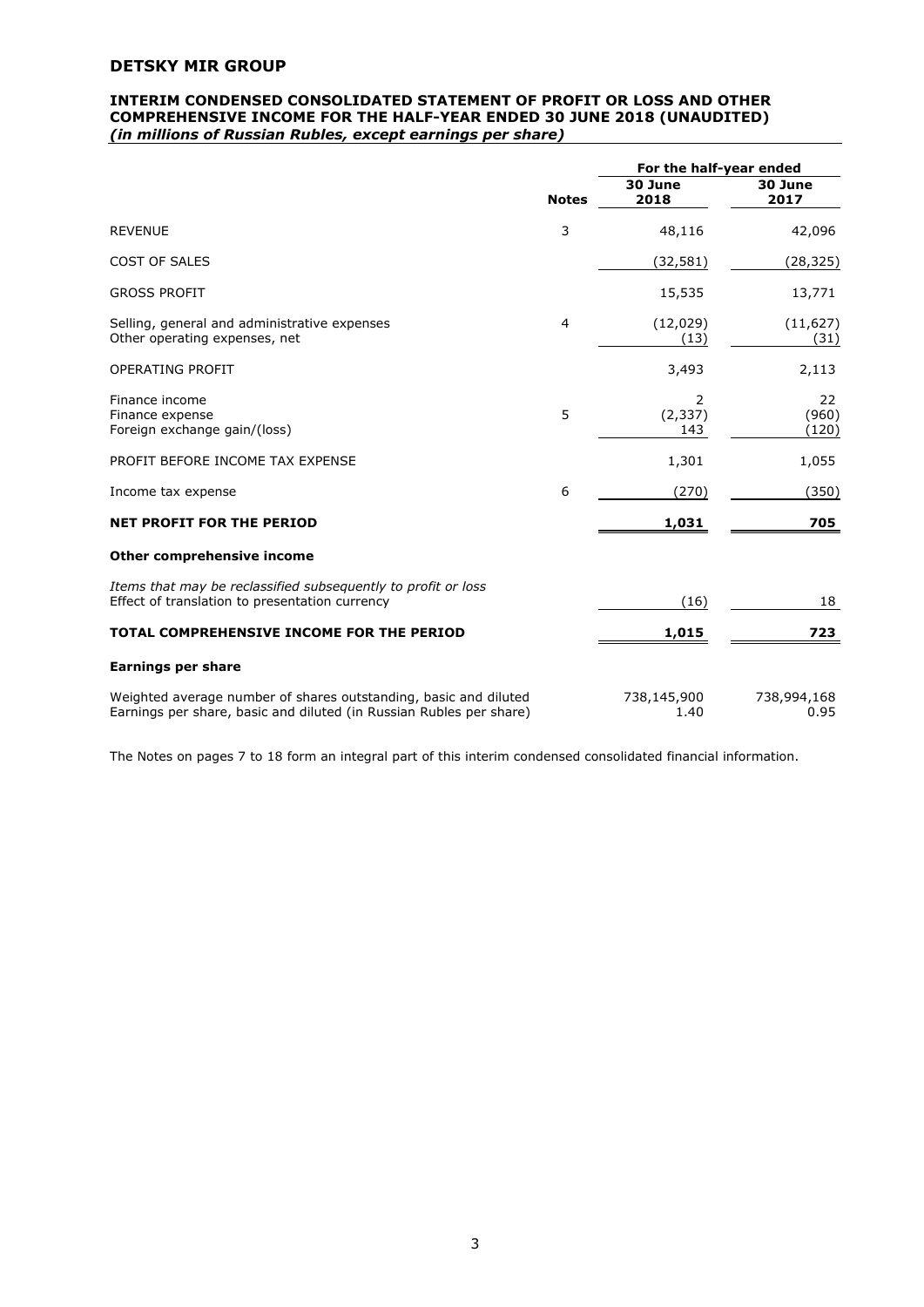# **INTERIM CONDENSED CONSOLIDATED STATEMENT OF FINANCIAL POSITION AS AT 30 JUNE 2018 (UNAUDITED)**

*(in millions of Russian Rubles)*

|                                                                                          | <b>Notes</b>        | 30 June<br>2018 | 31 December<br>2017 |
|------------------------------------------------------------------------------------------|---------------------|-----------------|---------------------|
| <b>ASSETS</b>                                                                            |                     |                 |                     |
| <b>NON-CURRENT ASSETS:</b>                                                               |                     |                 |                     |
| Property, plant and equipment                                                            | 7                   | 7,269           | 7,486               |
| Intangible assets<br>Right-of-use assets                                                 | $\overline{7}$<br>2 | 1,205<br>32,079 | 1,362               |
| Deferred tax assets                                                                      |                     | 1,598           | 1,593               |
| Other non-current assets                                                                 |                     | 159             | 241                 |
| <b>Total non-current assets</b>                                                          |                     | 42,310          | 10,682              |
| <b>CURRENT ASSETS:</b>                                                                   |                     |                 |                     |
| Inventories                                                                              | 8                   | 29,944          | 26,440              |
| Trade receivables                                                                        |                     | 2,429           | 2,244               |
| Advances paid and other receivables                                                      |                     | 1,718           | 1,215               |
| Other taxes receivable<br>Cash and cash equivalents                                      | 9                   | 7<br>785        | $\prime$<br>3,155   |
| <b>Total current assets</b>                                                              |                     | 34,883          | 33,061              |
| <b>TOTAL ASSETS</b>                                                                      |                     |                 | 43,743              |
|                                                                                          |                     | 77,193          |                     |
| <b>EQUITY AND LIABILITIES</b>                                                            |                     |                 |                     |
| <b>EQUITY DEFICIT:</b>                                                                   |                     |                 |                     |
| Share capital                                                                            |                     | 1               | 1                   |
| Treasury shares                                                                          | 10                  | (108)<br>5,793  | (60)<br>5,793       |
| Additional paid-in capital<br>Accumulated deficit                                        |                     | (8, 123)        | (6,386)             |
| Currency translation reserve                                                             |                     | 114             | 130                 |
| <b>Total equity deficit</b>                                                              |                     | (2, 323)        | (522)               |
| <b>NON-CURRENT LIABILITIES:</b>                                                          |                     |                 |                     |
| Lease liabilities                                                                        | 2                   | 28,180          |                     |
| Long-term loans and borrowings                                                           | 12                  | 10,557          | 8,956               |
| Deferred tax liabilities                                                                 |                     | 36              | 29                  |
| <b>Total non-current liabilities</b>                                                     |                     | 38,773          | 8,985               |
| <b>CURRENT LIABILITIES:</b>                                                              |                     |                 |                     |
| Trade accounts payable                                                                   |                     | 22,858          | 24,388              |
| Short-term loans and borrowings and current portion of long-term<br>loans and borrowings | 12                  | 9,129           | 4,635               |
| Lease liabilities                                                                        | $\overline{2}$      | 4,552           |                     |
| Advances received, other payables and accrued expenses                                   | 13                  | 3,407           | 5,404               |
| Deferred revenue                                                                         |                     | 670             | 606                 |
| Income tax payable                                                                       |                     | 127             | 247                 |
| <b>Total current liabilities</b>                                                         |                     | 40,743          | 35,280              |
| <b>Total liabilities</b>                                                                 |                     | 79,516          | 44,265              |
| TOTAL EQUITY DEFICIT AND LIABILITIES                                                     |                     | 77,193          | 43,743              |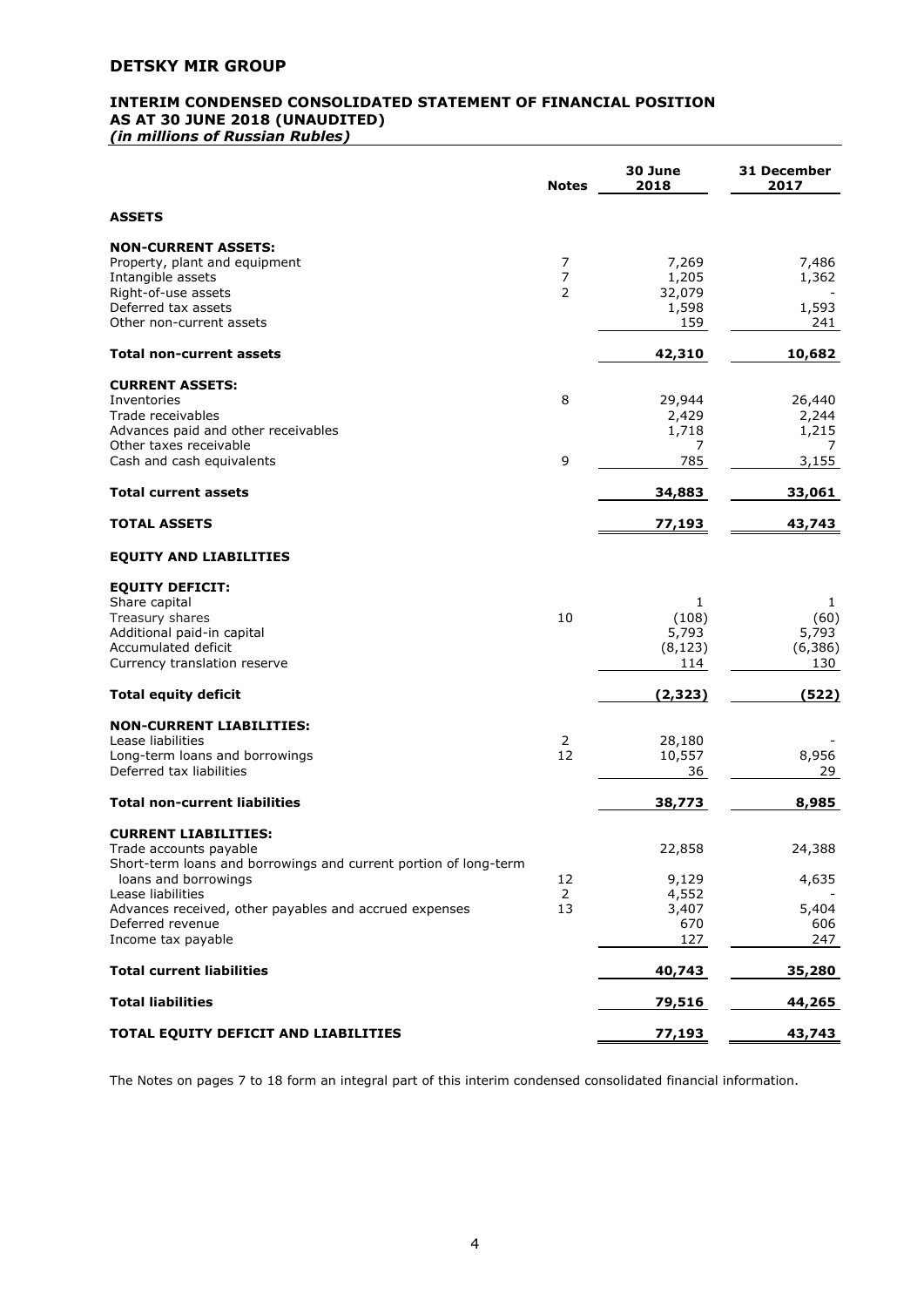### **INTERIM CONDENSED CONSOLIDATED STATEMENT OF CHANGES IN EQUITY FOR THE HALF-YEAR ENDED 30 JUNE 2018 (UNAUDITED)**

*(in millions of Russian Rubles)*

|                                                     | <b>Notes</b> | <b>Share</b><br>capital | <b>Treasury</b><br>shares        | <b>Additional Accumu-</b><br>paid-in<br>capital | lated<br>deficit | <b>Currency</b><br>translation<br>reserve | <b>Total</b>     |
|-----------------------------------------------------|--------------|-------------------------|----------------------------------|-------------------------------------------------|------------------|-------------------------------------------|------------------|
| Balance as at 1 January 2017                        |              | $\mathbf{1}$            |                                  | 5,793                                           | (6, 362)         | 114                                       | (454)            |
| Profit for the year<br>Effect of translation to     |              |                         |                                  |                                                 | 705              |                                           | 705              |
| presentational currency                             |              |                         |                                  |                                                 |                  | 18                                        | 18               |
| <b>Total comprehensive income</b><br>for the period |              |                         |                                  |                                                 | 705              | 18                                        | 723              |
| Recognition of share-based                          |              |                         |                                  |                                                 |                  |                                           |                  |
| payments                                            | 14           |                         |                                  |                                                 | 142              |                                           | 142              |
| Purchase of treasury shares<br><b>Dividends</b>     | 10<br>11     |                         | (43)<br>$\overline{\phantom{a}}$ |                                                 | (2, 572)         |                                           | (43)<br>(2, 572) |
| Balance as at 30 June 2017                          |              | 1                       | (43)                             | 5,793                                           | (8,087)          | 132                                       | (2, 204)         |
| Balance as at 1 January 2018                        |              | $\mathbf{1}$            | (60)                             | 5,793                                           | (6, 386)         | 130                                       | (522)            |
| Profit for the year                                 |              |                         |                                  |                                                 | 1,031            |                                           | 1,031            |
| Effect of translation to<br>presentational currency |              |                         |                                  |                                                 |                  | (16)                                      | (16)             |
| <b>Total comprehensive income</b>                   |              |                         |                                  |                                                 |                  |                                           |                  |
| for the period                                      |              |                         |                                  |                                                 | 1,031            | (16)                                      | 1,015            |
| Recognition of share-based                          |              |                         |                                  |                                                 |                  |                                           |                  |
| payments                                            | 14           |                         |                                  |                                                 | 96               |                                           | 96               |
| Purchase of treasury shares<br><b>Dividends</b>     | 10<br>11     |                         | (48)                             |                                                 | (2,864)          |                                           | (48)<br>(2, 864) |
| Balance as at 30 June 2018                          |              | 1                       | (108)                            | 5,793                                           | (8, 123)         | 114                                       | (2, 323)         |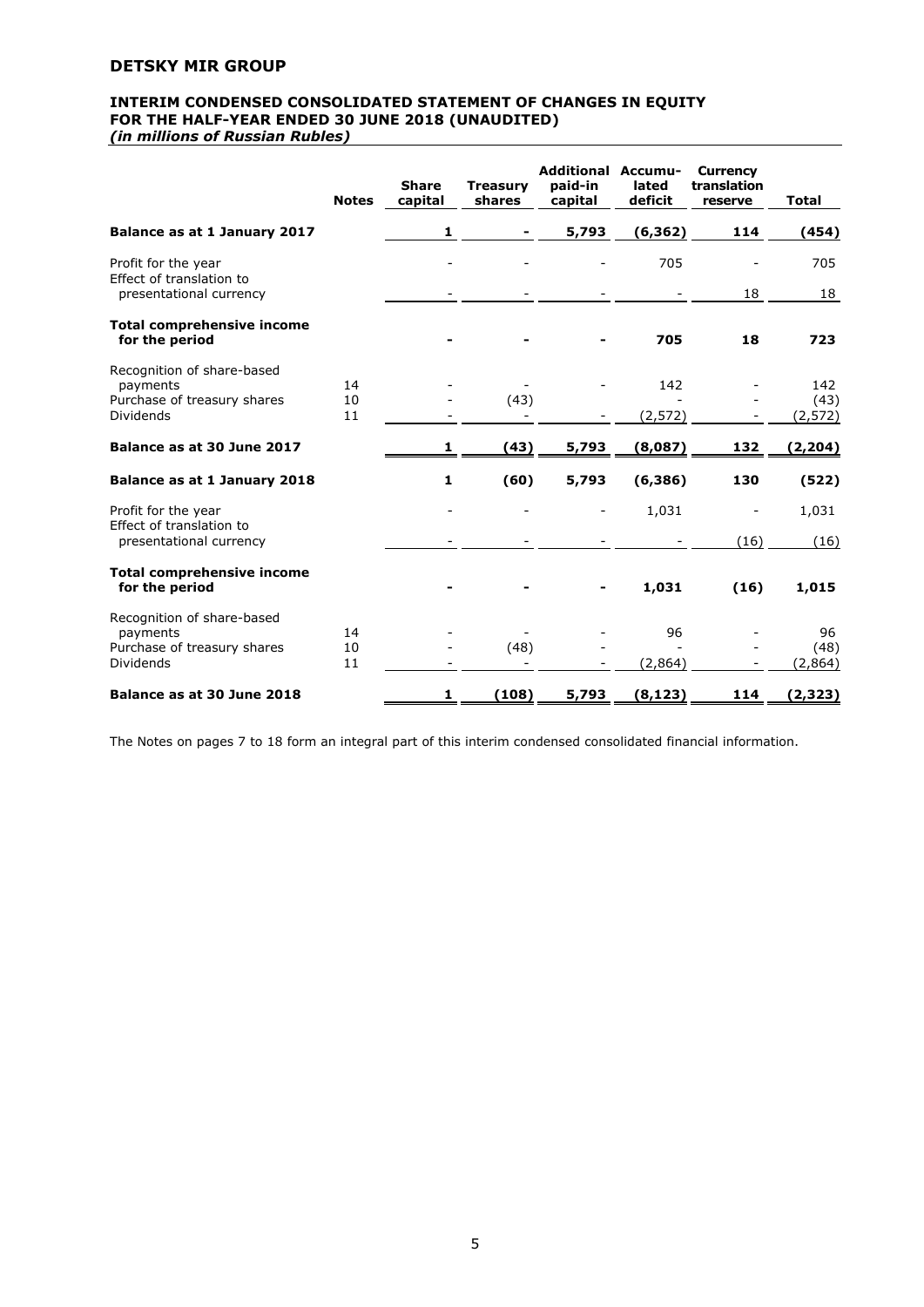## **INTERIM CONDENSED CONSOLIDATED STATEMENT OF CASH FLOWS FOR THE HALF-YEAR ENDED 30 JUNE 2018 (UNAUDITED)**

*(in millions of Russian Rubles)*

|                                                                                              | For the half-year ended |                 |
|----------------------------------------------------------------------------------------------|-------------------------|-----------------|
|                                                                                              | 30 June<br>2018         | 30 June<br>2017 |
| <b>OPERATING ACTIVITIES:</b>                                                                 |                         |                 |
| Net profit for the period                                                                    | 1,031                   | 705             |
| Adjustments for:                                                                             |                         |                 |
| Income tax expense<br>Expense on equity-settled share-based compensation                     | 270<br>96               | 350             |
| Finance income                                                                               | (2)                     | (22)            |
| Finance expenses                                                                             | 2,337                   | 960             |
| Loss on disposal of fixed assets and intangible assets                                       | (4)                     | 33              |
| Bad debts written-off and change in allowance for doubtful                                   |                         |                 |
| accounts                                                                                     | 4                       | (11)            |
| Shrinkage and merchandise inventories obsolescence expenses<br>Depreciation and amortization | 377<br>4,695            | 687<br>874      |
| (Gain)/loss on foreign exchange                                                              | (143)                   | 120             |
|                                                                                              |                         |                 |
| Changes in working capital:                                                                  |                         |                 |
| (Increase)/ decrease in trade receivables                                                    | (185)<br>(489)          | 1,909<br>195    |
| (Increase)/decrease in other receivables and advances paid<br>Increase in inventories        | (3,881)                 | (304)           |
| Decrease in trade accounts payable                                                           | (1, 402)                | (6, 719)        |
| Decrease in advances received, other accounts payable and                                    |                         |                 |
| accrued expenses                                                                             | (861)                   | (77)            |
| Increase/(decrease) in deferred revenue                                                      | 64                      | (624)           |
| Cash received from/(used in) operations                                                      | 1,907                   | (1,924)         |
| Interest paid                                                                                | (2, 248)                | (828)           |
| Interest received                                                                            | 2                       | 8               |
| Income taxes paid                                                                            | (394)                   | (679)           |
| Net cash used in operating activities                                                        | (733)                   | (3, 423)        |
| <b>INVESTING ACTIVITIES:</b>                                                                 |                         |                 |
| Purchase of property, plant and equipment                                                    | (686)                   | (506)           |
| Purchase of intangible assets                                                                | (44)                    | (57)            |
| Proceeds from repayment of loans issued                                                      |                         | 1,074           |
| Net cash (used in)/received from investing activities                                        | (730)                   | 511             |
| <b>FINANCING ACTIVITIES:</b>                                                                 |                         |                 |
| Purchase of treasury shares                                                                  | (48)                    | (43)            |
| Proceeds from loans and borrowings                                                           | 28,031                  | 24,113          |
| Repayment of loans and borrowings                                                            | (21, 936)               | (23,058)        |
| Dividends paid<br>Lease payments                                                             | (4,007)<br>(2, 947)     |                 |
|                                                                                              |                         |                 |
| Net cash (used in)/received from financing activities                                        | (907)                   | 1,012           |
| NET DECREASE IN CASH AND CASH EQUIVALENTS                                                    | (2, 370)                | (1,900)         |
| CASH AND CASH EQUIVALENTS, at the beginning of the period                                    | 3,155                   | 2,445           |
| CASH AND CASH EQUIVALENTS, at the end of the period                                          | 785                     | 545             |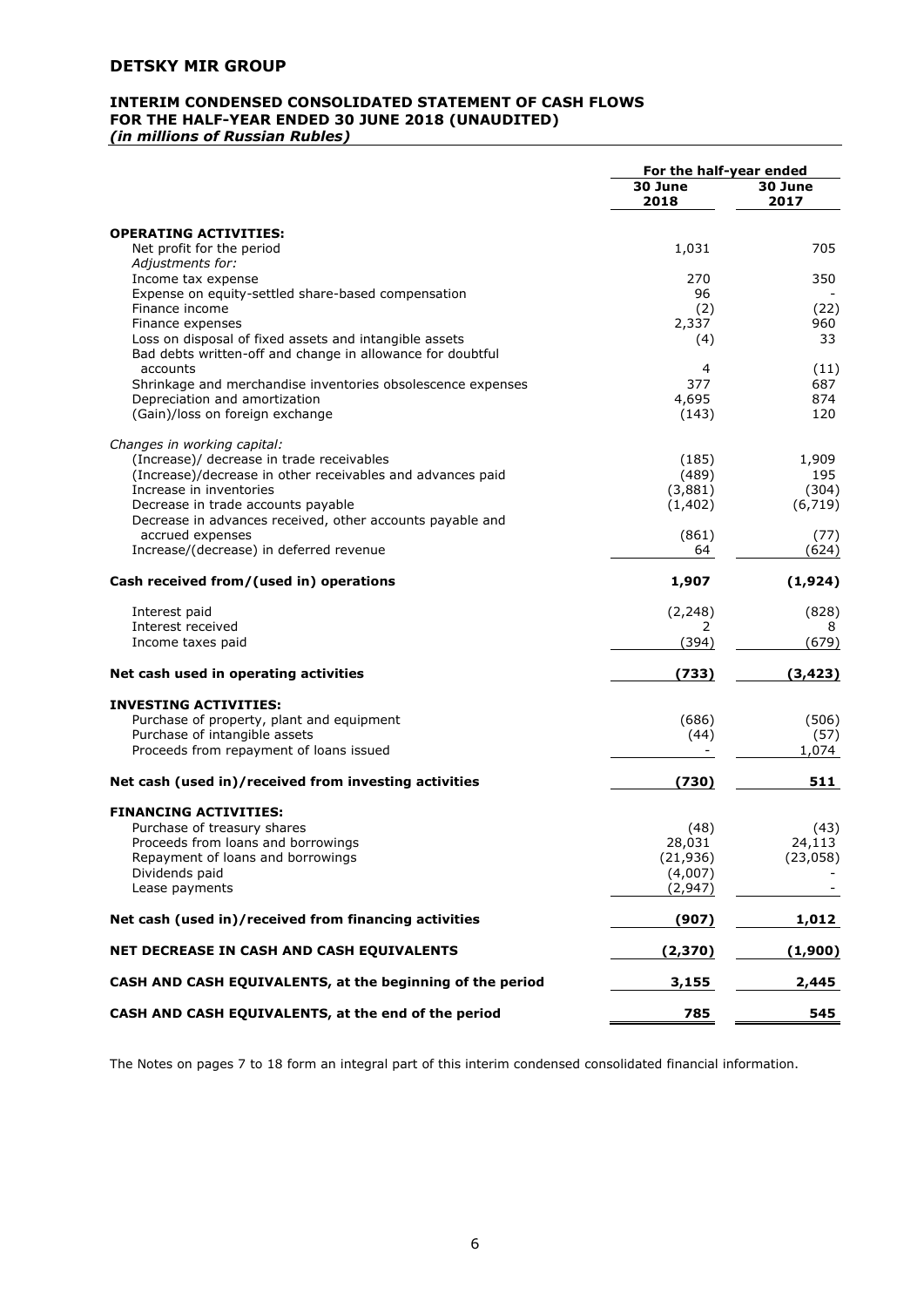#### **NOTES TO THE INTERIM CONDENSED CONSOLIDATED FINANCIAL INFORMATION FOR THE HALF-YEAR ENDED 30 JUNE 2018 (UNAUDITED)** *(in millions of Russian Rubles)*

#### **1. GENERAL INFORMATION**

PJSC Detsky Mir together with its subsidiaries is the largest retail chain in the children's products market in the Russian Federation (hereinafter, "RF"). The Company is registered in the Unified State Register of Legal Entities under the laws of the Russian Federation (State Registration Certificate No. 1027700047100).

The primary activity of the Group is the sale of children's clothing and products through retail stores and online store. During the six months ended 30 June 2018 and as at 30 June 2018 the Group operated "Detsky Mir" branded stores in Russia and Kazakhstan and Early Learning Centre (hereinafter, the "ELC") branded retail stores in Russia.

The registered shareholders of the Company and their effective ownership were as follows, as at each period end:

|                                                               | 30 June<br>2018  | 31 December<br>2017 |
|---------------------------------------------------------------|------------------|---------------------|
| PJSFC Sistema and its subsidiaries                            | 52.099%          | 52.099%             |
| Floette Holdings Limited $1,2$<br>Exarzo Holdings Limited 1,2 | 7.016%<br>7.016% | 7.016%              |
| Other shareholders                                            | 33.869%          | 7.016%<br>33.869%   |
| Total                                                         | <b>100%</b>      | 100%                |

<sup>1</sup> Represent the interests of the "Russian-Chinese investment Fund".

<sup>2</sup> Including shares on the account of nominal holder.

The ownership interest of the Group and the proportion of its voting power in its major operating subsidiaries was as follows, as at each period end:

|                                                   | Ownership interest and<br>proportion of voting power |              |
|---------------------------------------------------|------------------------------------------------------|--------------|
| <b>Subsidiaries</b>                               | 31 December<br>30 June<br>2018<br>2017               |              |
| LLP Detsky Mir Kazakhstan, Kazakhstan             | 100%                                                 | 100%         |
| LLC Kub-Market, RF<br>JSC Detsky Mir Severo-Zapad | 100%<br>100%                                         | 100%<br>100% |

As at 30 June 2018 and 31 December 2017 the Group does not have non-wholly owned subsidiaries that have material non-controlling interests to the Group.

#### **2. BASIS OF PREPARATION AND SIGNIFICANT ACCOUNTING POLICIES**

#### **Basis of Preparation**

The annual consolidated financial statements of PJSC "Detsky Mir" and its subsidiaries are prepared in accordance with International Financial Reporting Standards (hereinafter, "IFRS"). This interim condensed consolidated financial information for the half-year ended 30 June 2018 has been prepared in accordance with International Accounting Standard 34 "Interim Financial Reporting" (hereinafter, "IAS 34").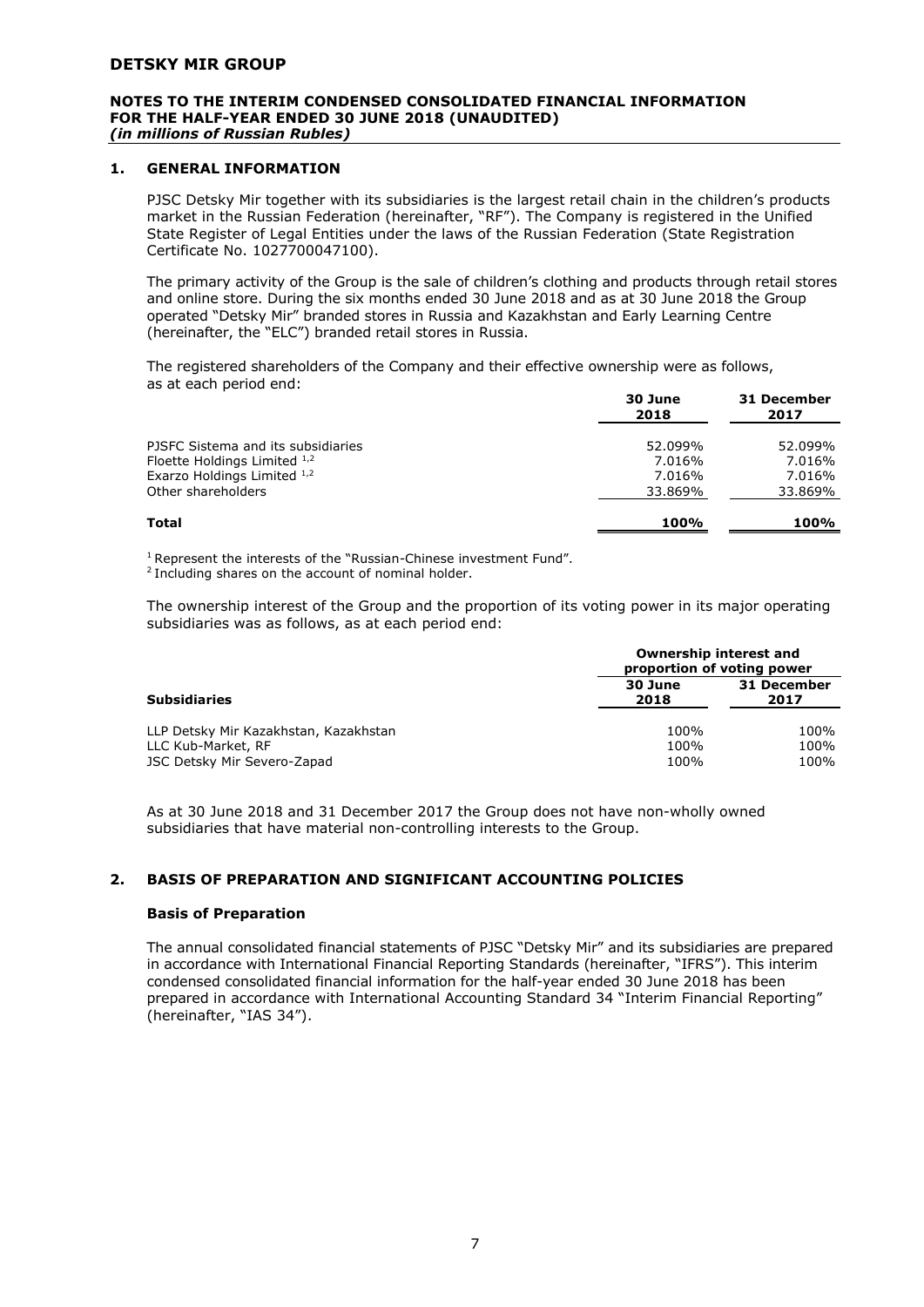#### **NOTES TO THE INTERIM CONDENSED CONSOLIDATED FINANCIAL INFORMATION FOR THE HALF-YEAR ENDED 30 JUNE 2018 (UNAUDITED)** *(in millions of Russian Rubles)*

The interim condensed consolidated financial information does not include all the information and disclosures required in the annual consolidated financial statements, and should be read in conjunction with the Group's annual consolidated financial statements for the year ended 31 December 2017.

*Functional and presentation currency* – The amounts in the interim condensed consolidated financial information are presented in Russian Rubles ("RUB"), which is functional currency of the Group's entities and presentation currency, with the exception of LLP Detsky Mir Kazakhstan, which functional currency is Kazakhstani Tenge.

*Seasonality of operations* – Significant portion of the Group's sales, profit and operating cash flows have historically been realized in the fiscal fourth quarter. As a result, six months results of operations may fluctuate significantly based on many factors, including seasonal fluctuations in customer demand, product offerings, inventory levels and our promotional activity. The results of operations and cash flows for the six months ended 30 June are not necessarily indicative of the results that may be expected for the full year.

**Income tax** – Income tax in the interim periods is accrued using the effective tax rate that would be applicable to expected total annual earnings.

#### **Significant accounting policies**

#### *Adoption of New Standards and Interpretations*

The accounting policies applied by the Group are consistent with those of the financial year ended as at 31 December 2017, except for the adoption of the new standards and interpretations described below.

From 1 January 2018, the Group has adopted the following new and amended standards and interpretations issued by the International Accounting Standards Board ("IASB") and the International Financial Reporting Interpretations Committee ("IFRIC") of the IASB in the interim condensed consolidated financial information:

- IFRS 9 "Financial Instruments";
- Amendments to IFRS 4: Applying IFRS 9 "Financial Instruments" with IFRS 4 "Insurance Contracts";
- IFRS 15 "Revenue from Contracts with Customers";
- IFRS 16 "Leases" (early adoption);
- Amendments to IFRS 2 "Clarifications of classification and measurement of share based payment transactions";
- Amendments to IAS 40 "Investment property";
- Amendments to IFRS 1 and IAS 28 Annual Improvements to IFRS Standards 2014-2016 Cycle;
- IFRIC 22 "Foreign Currency Transactions and Advance Consideration".

#### *IFRS 16 "Leases"*

As at 1 January 2018, the Group has early adopted IFRS 16 "Leases". At the date of transition to IFRS 16 "Leases" the Group recognized lease liabilities (short-term and long-term portions) in amount of RUB 33,822 million. Previously the Group did not recognize any liabilities because all lease contracts entered into by the Group were classified as operating leases according to IAS 17 "Leases". The amount of liabilities recognized was determined based on the present value of the future minimum lease payments at the transition date. The Group used incremental borrowing rate in determining the present value of future payments.

The weighted average incremental borrowing rate at 1 January 2018 is 9.48% per annum.

The comparative information for the half-year ended 30 June 2017 has not been restated in accordance with provisions of IFRS 16 "Leases".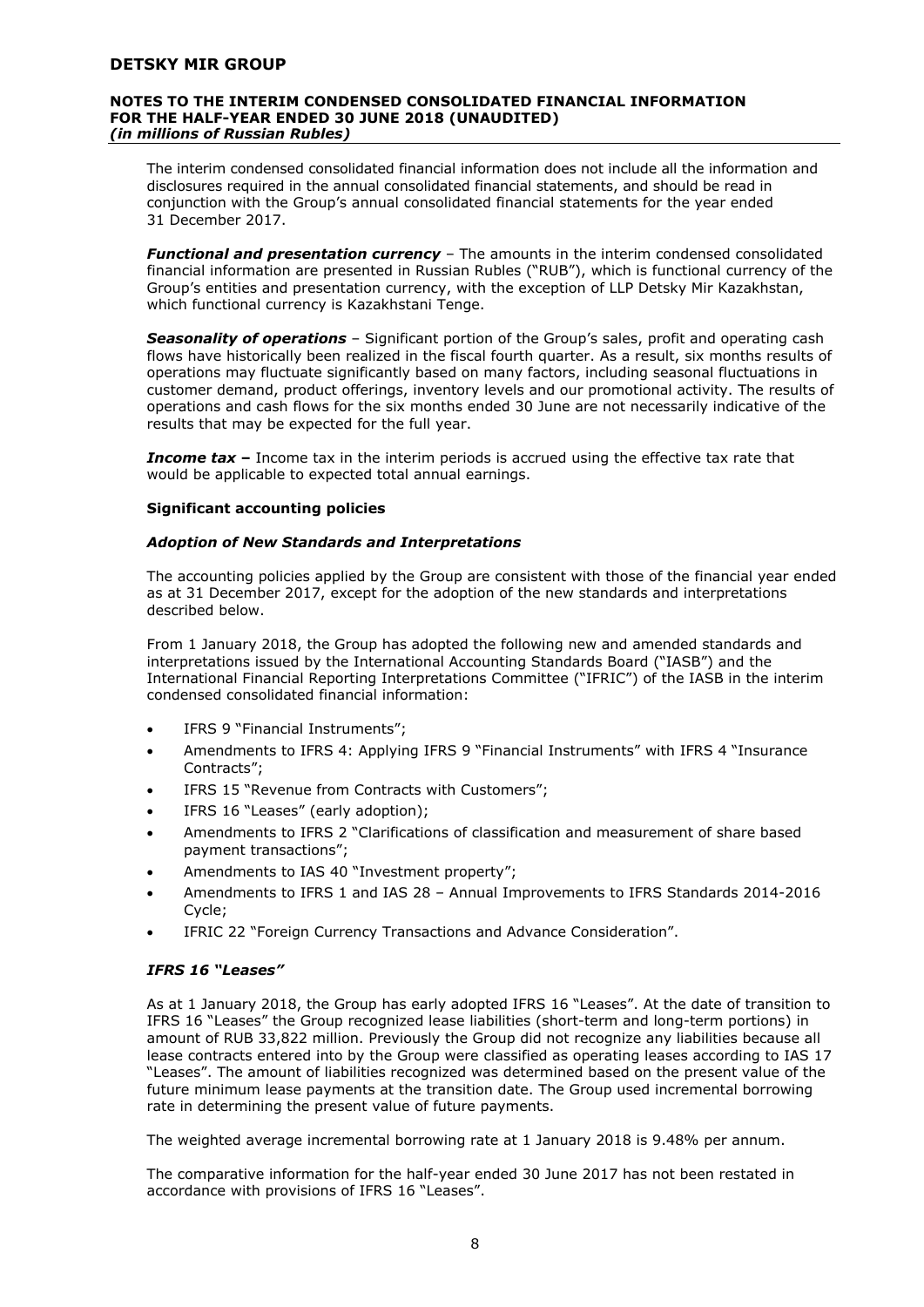#### **NOTES TO THE INTERIM CONDENSED CONSOLIDATED FINANCIAL INFORMATION FOR THE HALF-YEAR ENDED 30 JUNE 2018 (UNAUDITED)** *(in millions of Russian Rubles)*

As at 1 January 2018 the Group also recognized right-of-use assets in amount of RUB 33,886 million. Right-of-use assets are depreciated on a straight-line basis over the lease term within the range from 1 to 7 years.

The result of the transition is represented as follows:

| Future minimum lease payments as at 31 December 2017 as disclosed in the<br>consolidated financial statements for the year-ended 31 December 2017 | 70,096                 |
|---------------------------------------------------------------------------------------------------------------------------------------------------|------------------------|
| Reassessment of options to extend and cancel lease contracts<br>Impact of discounting                                                             | (26, 074)<br>(10, 200) |
| Lease liabilities recognized as at 1 January 2018                                                                                                 | 33,822                 |
| Lease prepayments                                                                                                                                 | 64                     |
| Right-of-use assets recognized as at 1 January 2018                                                                                               | 33,886                 |
| Net result as at 1 January 2018                                                                                                                   |                        |

For the half-year ended 30 June 2018 the movement of lease liabilities was as follows:

| Balance as at 1 January 2018                                                                                                | 33,822                     |
|-----------------------------------------------------------------------------------------------------------------------------|----------------------------|
| Interest expense on lease liabilities<br>Lease payments<br>New lease contracts and modification of existing lease contracts | 1,492<br>(4, 439)<br>1,857 |
| Balance as at 30 June 2018                                                                                                  | 32,732                     |

For the half-year ended 30 June 2018 the movement of right-of-use assets was as follows:

| Cost at 1 January 2018                                                                                             | 33,886           |
|--------------------------------------------------------------------------------------------------------------------|------------------|
| Accumulated depreciation at 1 January 2018                                                                         |                  |
| Balance as at 1 January 2018                                                                                       | 33,886           |
| Depreciation for six months ended 30 June 2018<br>New lease contracts and modification of existing lease contracts | (3,664)<br>1,857 |
| Cost at 30 June 2018                                                                                               | 35,743           |
| Accumulated depreciation at 30 June 2018                                                                           | (3,664)          |
| Balance as at 30 June 2018                                                                                         | 32,079           |

At 1 January 2018 and 30 June 2018 the carrying value of the right-of-use assets related to the lease of premises.

#### *IFRS 15 "Revenue from Contracts with Customers"*

The Group has adopted IFRS 15 Revenue from Contracts with Customers from 1 January 2018 which resulted in changes in accounting policies and adjustments to the amounts recognised in the interim condensed financial information. In accordance with the transition provisions in IFRS 15, management performed assessment of the impact that IFRS 15 might have had on the Group's interim condensed consolidated financial information and concluded that the impact would be limited to immaterial changes to the timing of recognition of revenue related to customer loyalty program. The Group didn't apply a fully retrospective approach upon transition to IFRS 15 and didn't book cumulative impact of transition as an adjustment to accumulated deficit as at 1 January 2018 due to immaterial effect on the accumulated deficit.

The revenue is recognized by the Group in such a way to depict the transfer of promised goods or services to customers in an amount that reflects the consideration to which the Group expects to be entitled in exchange for those goods or services.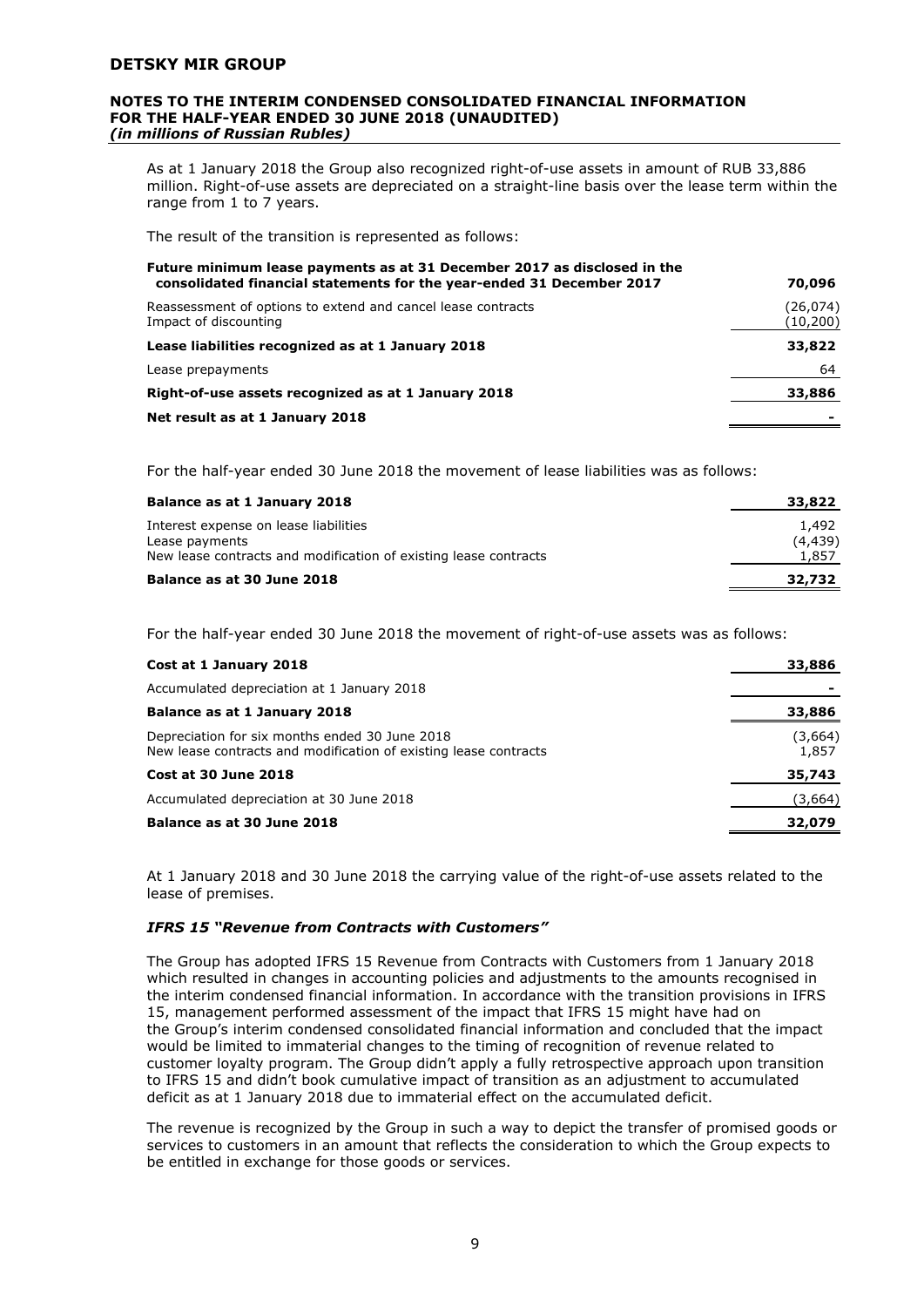#### **NOTES TO THE INTERIM CONDENSED CONSOLIDATED FINANCIAL INFORMATION FOR THE HALF-YEAR ENDED 30 JUNE 2018 (UNAUDITED)** *(in millions of Russian Rubles)*

Revenue from the sale of goods is recognized on a 5-step approach as introduced in IFRS 15:

- The Group identifies the contract with the customer;
- The Group identifies the performance obligations in the contract;
- The transaction price is determined by the Group;
- The transaction price is allocated to the performance obligations in the contracts;
- Revenue is recognized only when the Group satisfies a performance obligation.

The Group recognizes revenue when or as a performance obligation is satisfied, i.e. when the goods are sold in retail stores for retail revenues or delivered to customers for online sales (including in-store pick-up).

The Group sells gift cards to its customers in its retail stores. The gift cards have an expiration date and are required to be used during specified periods of time. The Group recognizes income from gift cards either when the gift card is redeemed by the customer or when the gift card expires.

The Group runs a customer loyalty program "Yo-Yo" which allows customers to earn points for each purchase made in any of the Group's retail stores and via Internet in the online store. Points earned enable customers to receive a cash discount on future purchases, provided the purchase is made within one year of earning the points. Proceeds from sales to members of the loyalty programs are allocated between the loyalty points and the other components of the sale. The consideration allocated to the loyalty points is measured by reference to their fair value, i.e. the amount for which the loyalty points could be sold separately. This amount is deferred and recognized as revenue when the points are redeemed. Expected breakage is recognized as revenue at the time of initial sale as it is excluded from the amount allocated to loyalty points. Other administrative costs of the customer loyalty program are recorded in Selling, general and administrative expenses as incurred.

#### *IFRS 9 "Financial Instruments"*

IFRS 9 was generally adopted without restating comparative information. The reclassifications and the adjustments arising from the new impairment rules are therefore not reflected in the restated balance sheet as at 31 December 2017, and were not recognized in the opening balance sheet on 1 January 2018 as had been assessed by management of the Group to be immaterial for the interim condensed consolidated information.

IFRS 9 replaces the provisions of IAS 39 that relate to the recognition, classification and measurement of financial assets and financial liabilities, derecognition of financial instruments, impairment of financial assets.

The adoption of IFRS 9 Financial Instruments from 1 January 2018 resulted in certain changes in accounting policies and adjustments to the amounts recognised in interim condensed consolidated financial information. The new accounting policies are set out below.

#### *Classification and measurement of financial assets*

#### Classification

From 1 January 2018, the Group classifies its financial assets in the following measurement categories:

- Those to be measured subsequently at fair value (either through OCI, or through profit or loss), and
- Those to be measured at amortised cost.

The classification depends on the Group's business model for managing the financial assets and the contractual terms of the cash flows.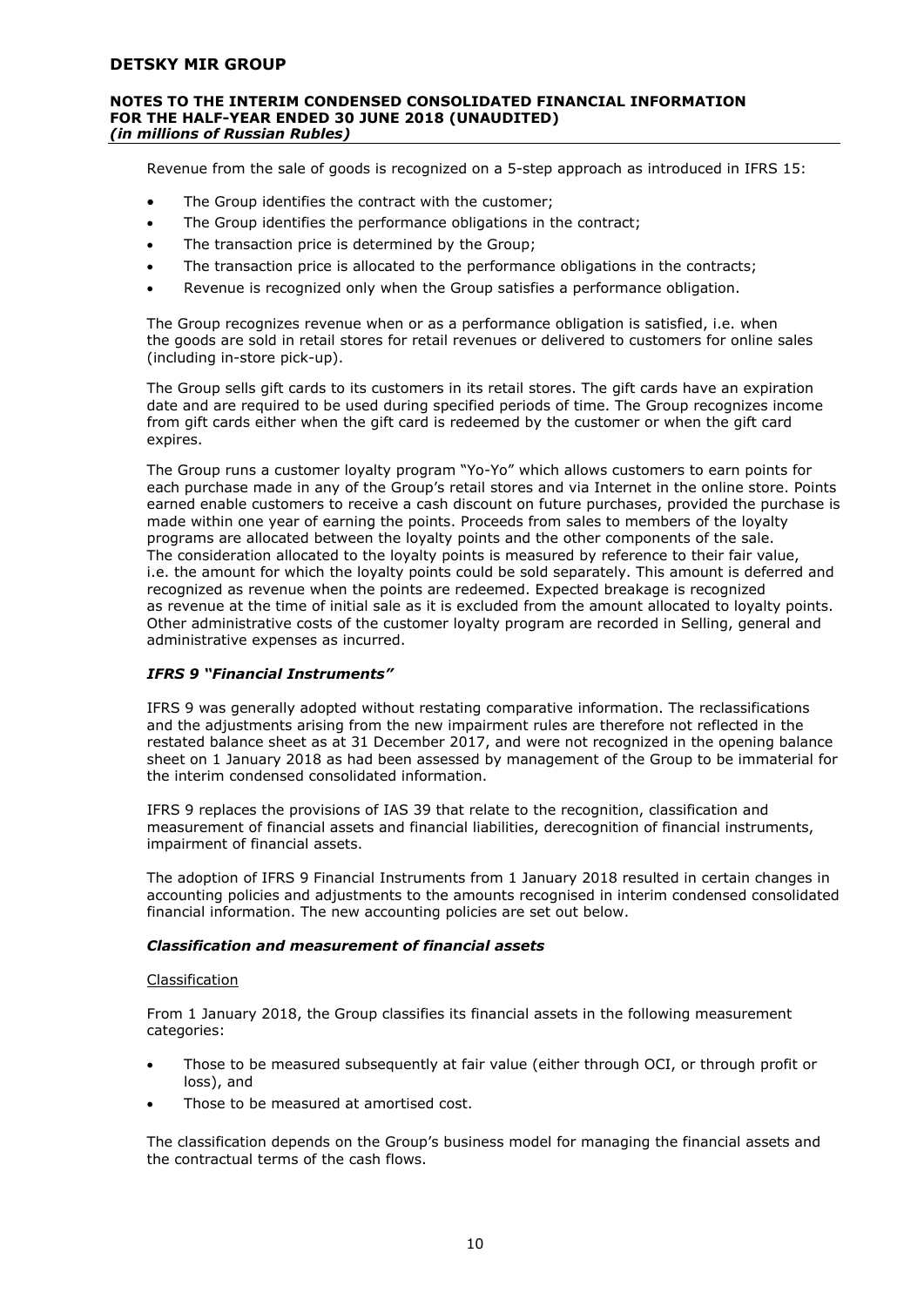#### **NOTES TO THE INTERIM CONDENSED CONSOLIDATED FINANCIAL INFORMATION FOR THE HALF-YEAR ENDED 30 JUNE 2018 (UNAUDITED)** *(in millions of Russian Rubles)*

For assets measured at fair value, gains and losses will either be recorded in profit or loss or other comprehensive income. For investments in equity instruments that are not held for trading, this will depend on whether the Group has made an irrevocable election at the time of initial recognition to account for the equity investment at fair value through other comprehensive income (FVOCI). The Group reclassifies debt investments when and only when its business model for managing those assets changes.

#### Measurement

At initial recognition, the Group measures a financial asset at its fair value plus, in the case of a financial asset not at fair value through profit or loss (FVPL), transaction costs that are directly attributable to the acquisition of the financial asset.

Transaction costs of financial assets carried at FVPL are expensed in profit or loss. Financial assets with embedded derivatives are considered in their entirety when determining whether their cash flows are solely payment of principal and interest.

#### Debt instruments

Subsequent measurement of debt instruments depends on the group's business model for managing the asset and the cash flow characteristics of the asset. The major part of the Group's debt instruments are presented by trade accounts and loans receivable and are measured at amortised cost applying the effective interest rate as these instruments are held for collection of contractual cash flows where those cash flows represent solely payments of principal and interest. Interest income from these financial assets is included in finance income using the effective interest rate method. Any gain or loss arising on derecognition is recognised directly in profit or loss and presented in other gains/ (losses), together with foreign exchange gains and losses. Impairment losses are presented as separate line item in the statement of profit or loss.

#### Cash and cash equivalents

Cash and cash equivalents comprise cash balances, cash deposits and highly liquid investments with original maturities of three months or less, that are readily convertible to known amounts of cash and are subject to an insignificant risk of changes in value.

#### Impairment

The Group's financial assets measured at amortised cost (represented by cash and cash equivalents, trade and other receivables) and are subject to impairment provisions of IFRS 9. From 1 January 2018, the Group assesses on a forward looking basis the expected credit losses associated with its debt instruments carried at amortised cost. The impairment methodology applied depends on whether there has been a significant increase in credit risk. For trade and other receivables, the Group applies the simplified approach permitted by IFRS 9, which requires expected lifetime losses to be recognized from initial recognition of the trade accounts receivable.

#### *Classification and measurement of financial liabilities*

With regard to the measurement of financial liabilities designated as at fair value through profit or loss, IFRS 9 requires that the amount of change in the fair value of a financial liability that is attributable to changes in the credit risk of that liability is presented in other comprehensive income, unless the recognition of such changes in other comprehensive income would create or enlarge an accounting mismatch in profit or loss. Changes in fair value attributable to a financial liability's credit risk are not subsequently reclassified to profit or loss.

#### *Significant assumptions used applying accounting policies and the sources of uncertainty in estimates*

In preparing these interim condensed consolidated financial information, the significant judgements made by management in applying the Group's accounting policies and the key sources of estimation uncertainty were consistent with those that applied to the Group's annual consolidated financial statements for the year ended 31 December 2017 prepared in accordance with IFRS except for those assumed by early adoption of IFRS 16 "Leases".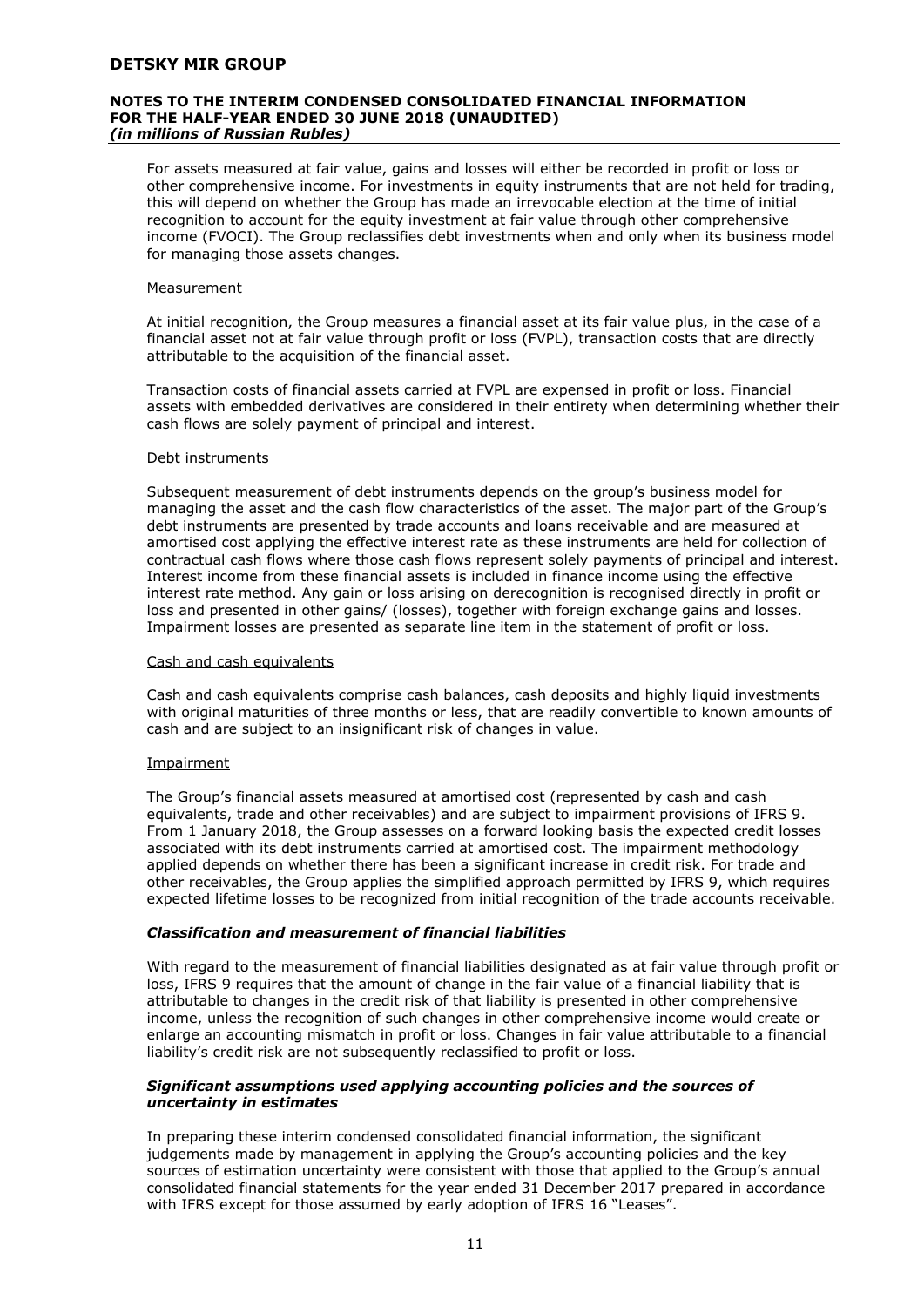#### **NOTES TO THE INTERIM CONDENSED CONSOLIDATED FINANCIAL INFORMATION FOR THE HALF-YEAR ENDED 30 JUNE 2018 (UNAUDITED)** *(in millions of Russian Rubles)*

#### *Lease terms determination*

In determining the amount of lease liability relating to new or modified leases, judgment is required when assessing the lease term. The Group considers the extension options that are reasonably certain to be executed and termination options that are reasonably certain not to be executed. When considering those options, management takes into account the residual useful life of the related major leasehold improvements, the Group's investment strategy and relevant investment decisions, as well as length of time until the extension or termination option under consideration.

#### **3. REVENUE**

The Group's revenue for the six months ended 30 June 2018 and 2017 was as follows:

|                                 |                       | For the half-year ended |  |
|---------------------------------|-----------------------|-------------------------|--|
|                                 | 30 June<br>2018       | 30 June<br>2017         |  |
| Retail<br>Online store<br>Other | 44,996<br>3,078<br>42 | 40,360<br>1,725         |  |
| Total                           | 48,116                | 42,096                  |  |

Revenue for sales of goods ordered via the Internet and picked up at Group's retail stores amounting to RUB 1,587 million and RUB 692 million for the period ended 30 June 2018 and 2017 is included within Online store revenue.

Revenue from ELC-branded stores, presented within Retail revenue line, for the years ended 30 June 2018 and 2017 amounted to RUB 349 million and RUB 370 million, respectively.

Revenue from the Group's stores located in Kazakhstan, presented within Retail revenue line, comprised RUB 986 million and RUB 488 million for the period ended 30 June 2018 and 2017, respectively.

#### **4. SELLING, GENERAL AND ADMINISTRATIVE EXPENSES**

The Group's selling, general, administrative expenses for the six months ended 30 June 2018 and 2017 were as follows:

|                                          | For the half-year ended |                 |  |
|------------------------------------------|-------------------------|-----------------|--|
|                                          | 30 June<br>2018         | 30 June<br>2017 |  |
| Depreciation and amortization<br>Payroll | 4,695<br>4,442          | 874<br>4,032    |  |
| Rent and utilities                       | 715                     | 4,609           |  |
| Advertising and marketing expenses       | 571                     | 596             |  |
| Banking services                         | 444                     | 369             |  |
| Repair and maintenance                   | 231                     | 207             |  |
| Security expenses                        | 185                     | 161             |  |
| Software maintenance                     | 164                     | 156             |  |
| Promotional materials                    | 146                     | 171             |  |
| Consulting services                      | 121                     | 152             |  |
| Taxes (other than income tax)            | 66                      | 74              |  |
| Stationary and office equipment          | 61                      | 45              |  |
| Communication expenses                   | 58                      | 52              |  |
| Travel expenses                          | 44                      | 36              |  |
| Stationary and other materials           | 19                      | 15              |  |
| Other                                    | 67                      | 78              |  |
| Total                                    | 12,029                  | 11,627          |  |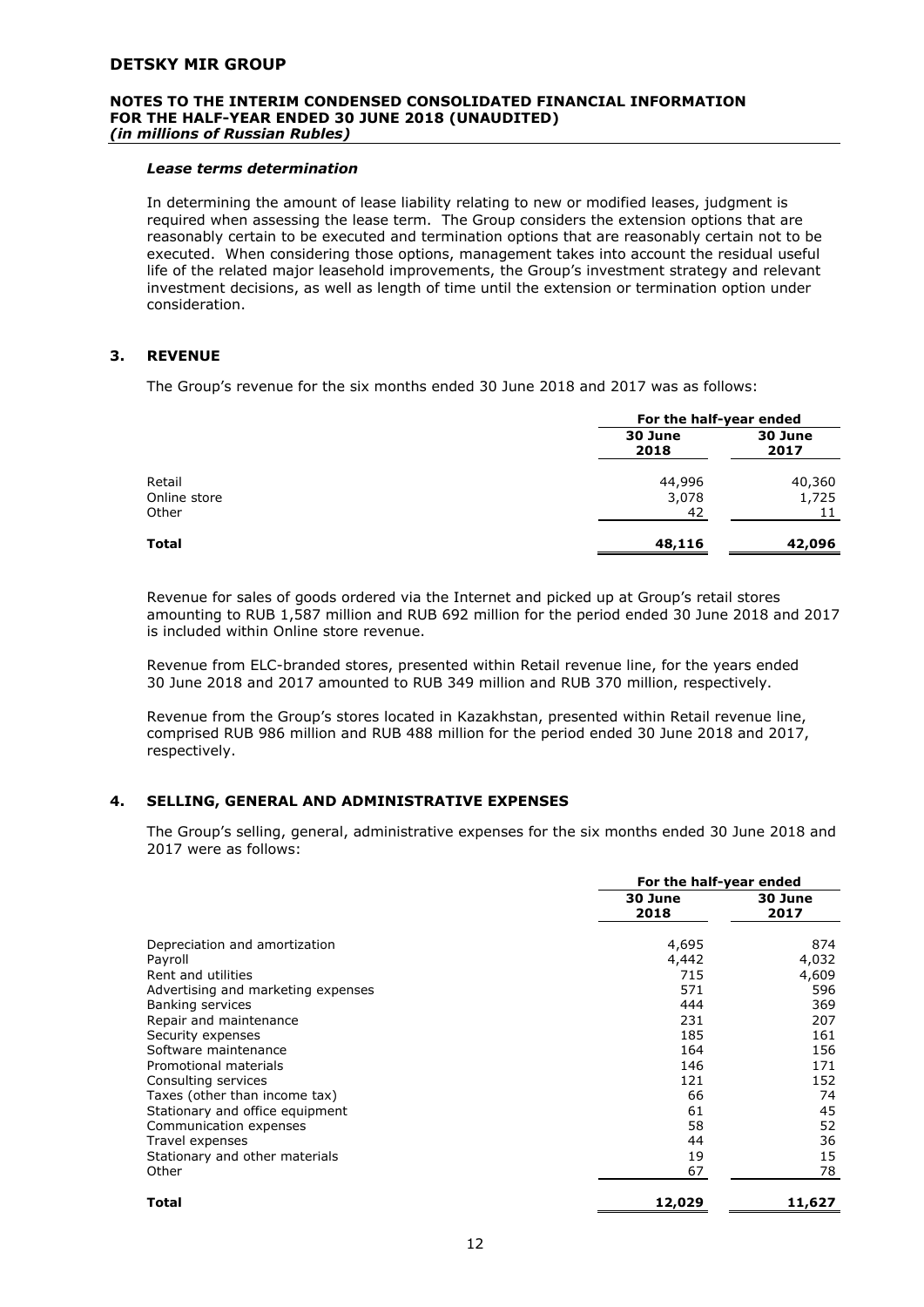#### **NOTES TO THE INTERIM CONDENSED CONSOLIDATED FINANCIAL INFORMATION FOR THE HALF-YEAR ENDED 30 JUNE 2018 (UNAUDITED)** *(in millions of Russian Rubles)*

Starting from 1 January 2018, the Group applies IFRS 16, which affected the change in the amount of expenses presented in the lines Depreciation and amortization, Rent and utilities and the amount of interest expenses on lease liabilities stated in line Finance expense of interim condensed consolidated statement of profit or loss and other comprehensive income (Note 5).

#### **5. FINANCE EXPENSE**

The Group's finance expense for the six months ended 30 June 2018 and 2017 were as follows:

|                                       | For the half-year ended |                 |
|---------------------------------------|-------------------------|-----------------|
|                                       | 30 June<br>2018         | 30 June<br>2017 |
| Interest expense on lease liabilities | 1,492                   |                 |
| Interest expense on bank loans        | 704                     | 894             |
| Interest expense on bonds             | 141                     | 66              |
| Total                                 | 2,337                   | 960             |

#### **6. INCOME TAXES**

Below is a reconciliation of income tax calculated using the income tax rate effective in RF where the Group has its main operating entities to the actual income tax expense recorded in the interim condensed consolidated statement of profit or loss and other comprehensive income for the periods ended 30 June 2018 and 2017:

|                                                                                                                       | For the half-year ended |                 |
|-----------------------------------------------------------------------------------------------------------------------|-------------------------|-----------------|
|                                                                                                                       | 30 June<br>2018         | 30 June<br>2017 |
| Profit before tax                                                                                                     | 1,301                   | 1,055           |
| Income tax expense calculated at 20%                                                                                  | 260                     | 211             |
| Non-deductible inventory losses<br>Other expenses not deductible for tax purposes /(Other income not<br>taxable), net | 6<br>4                  | 144<br>(5)      |
| <b>Total</b>                                                                                                          | 270                     | 350             |

#### **7. PROPERTY, PLANT AND EQUIPMENT AND INTANGIBLE ASSETS**

During the half-year ended 30 June 2018, the Group incurred capital expenditures in the amount of RUB 607 million (for the half-year ended 30 June 2017: RUB 478 million), which mainly comprised leasehold improvements and trade equipment. The total amount of expenditure related to purchase of intangible assets comprised RUB 44 million and RUB 319 million for the half-years ended 30 June 2018 and 30 June 2017, respectively.

#### **8. INVENTORIES**

Inventories as at 30 June 2018 and 31 December 2017 were as follows:

|                                      | 30 June<br>2018 | 31 December<br>2017 |
|--------------------------------------|-----------------|---------------------|
| Merchandise inventories<br>Materials | 29,772<br>172   | 26,287<br>153       |
| Total                                | 29,944          | 26,440              |

Materials are represented by spare parts, packaging materials and other materials used in outlets and warehouses.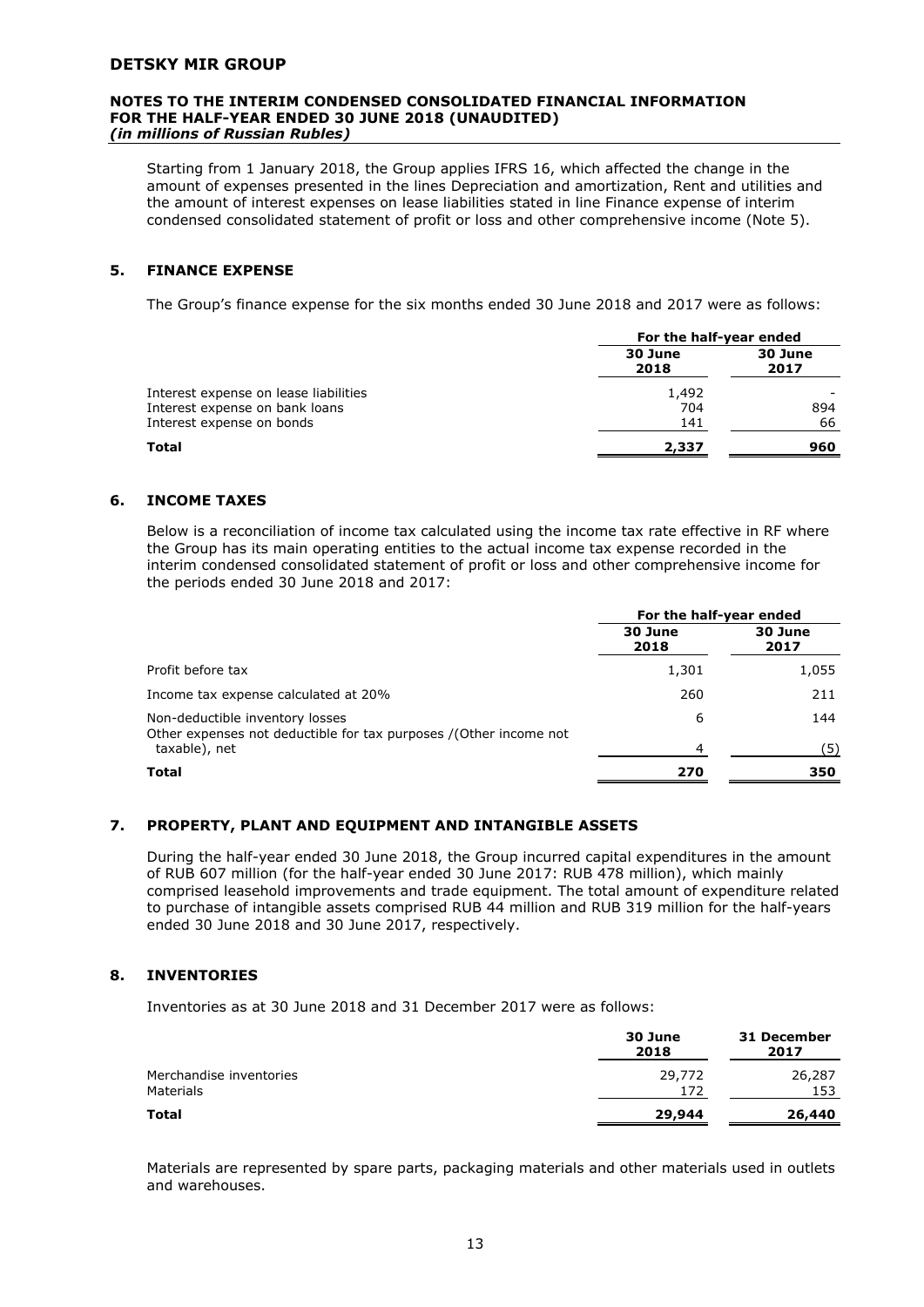#### **NOTES TO THE INTERIM CONDENSED CONSOLIDATED FINANCIAL INFORMATION FOR THE HALF-YEAR ENDED 30 JUNE 2018 (UNAUDITED)** *(in millions of Russian Rubles)*

Write-offs of merchandise inventories relating to shrinkage and write-down to net realisable value amount of RUB 377 million and RUB 687 million for the six months ended 30 June 2018 and 2017, were recorded within cost of sales in the consolidated statement of profit and loss and other comprehensive income.

#### **9. CASH AND CASH EQUIVALENTS**

Cash and cash equivalents as at 30 June 2018 and 31 December 2017 consisted of the following:

|                               | 30 June<br>2018 | 31 December<br>2017 |
|-------------------------------|-----------------|---------------------|
| Cash in transit               | 582             | 2,671               |
| Cash on hand                  | 118             | 251                 |
| Cash in current bank accounts | 85              | 233                 |
| Total                         | 785             | 3,155               |
|                               |                 |                     |

Cash in transit comprises cash collected from the Group's stores and not yet placed into the Group's bank accounts at the period end.

#### **10. ORDINARY AND TREASURY SHARES**

#### **Ordinary shares**

As at 30 June 2018 and 2017, the ordinary share capital of the Company was as follows:

|                             | Outstanding<br>ordinary shares | <b>Issued</b><br>ordinary shares | Authorized<br>ordinary shares |
|-----------------------------|--------------------------------|----------------------------------|-------------------------------|
| At 1 January 2017           | 739,000,000                    | 739,000,000                      | 739,000,000                   |
| Purchase of treasury shares | (433, 670)                     |                                  |                               |
| At 30 June 2017             | 738,566,330                    | 739,000,000                      | 739,000,000                   |
| At 1 January 2018           | 738,378,527                    | 739,000,000                      | 739,000,000                   |
| Purchase of treasury shares | (523,800)                      |                                  |                               |
| At 30 June 2018             | 737,854,727                    | 739,000,000                      | 739,000,000                   |

All ordinary shares have a par value of RUB 0.0004 per share.

#### **Treasury shares**

During the period ended 30 June 2018 and 2017, the Group purchased 523,800 and 433,670 of the Company's ordinary shares in a number of transactions for a total consideration of RUB 43 and 48 million, respectively. As at 30 June 2018 the Group has 1,145,273 treasury shares with cost of RUB 108 million. As at 30 June 2017 the Group had 433,670 treasury shares with cost of RUB 43 million.

#### **11. DIVIDENDS**

Dividends may only be declared from accumulated undistributed and unreserved earnings, as shown in the Company's statutory financial statements prepared in accordance with Russian accounting standards (hereinafter, "RAS"), and if certain other requirements of Russian legislation are met. If statutory undistributed earnings are negative as at the beginning of fiscal year, then dividends may only be declared from net profit earned in that fiscal year, as shown in the Company's statutory financial statements prepared under RAS.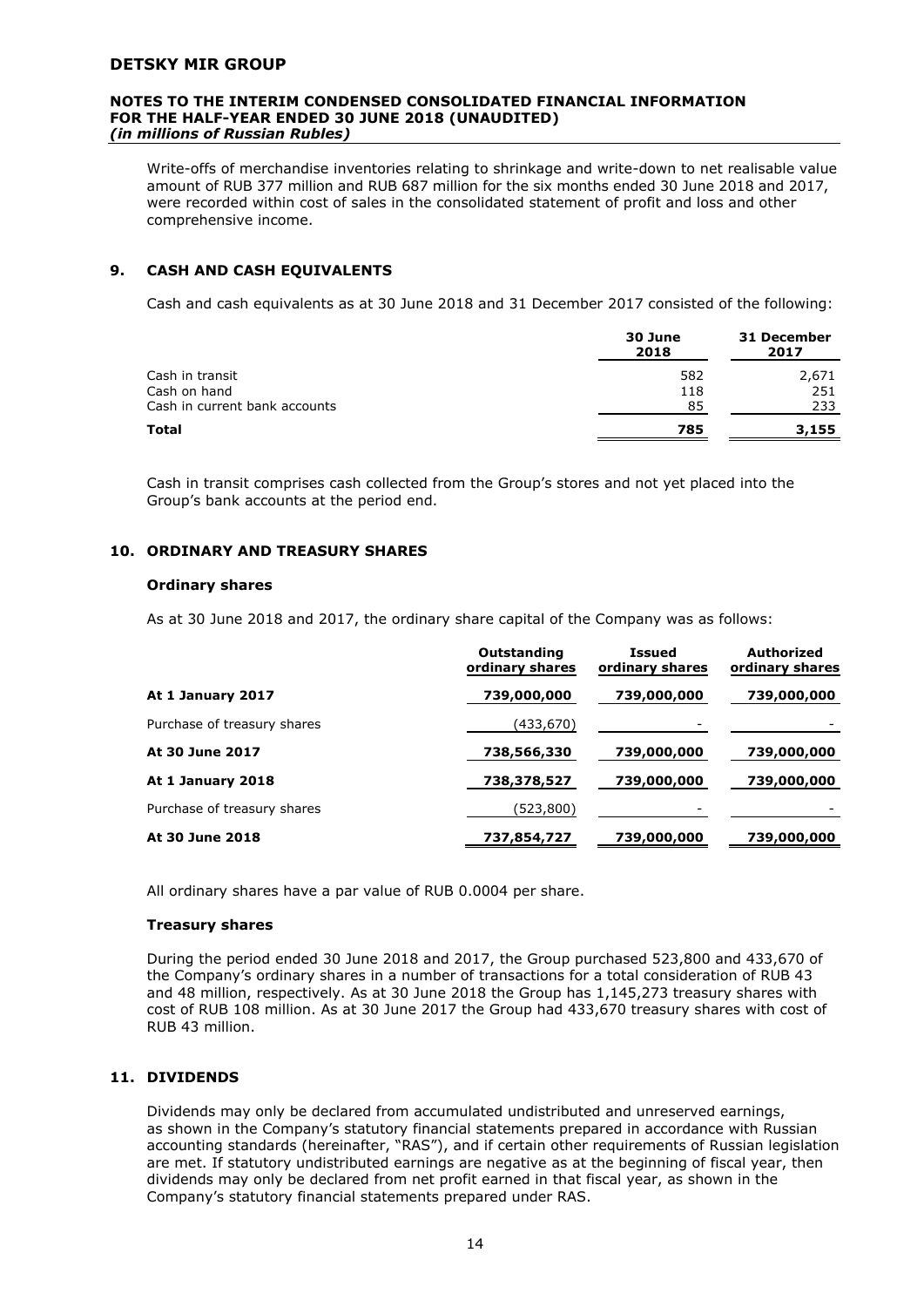#### **NOTES TO THE INTERIM CONDENSED CONSOLIDATED FINANCIAL INFORMATION FOR THE HALF-YEAR ENDED 30 JUNE 2018 (UNAUDITED)** *(in millions of Russian Rubles)*

On 22 May 2018 annual General meeting of shareholders approved the dividend payment for the year 2017 in the amount of RUB 2,864 million or RUB 3.88 per share. (As at 30 June 2017 dividend payment for the year 2016 was approved in the amount of RUB 2,572 million or RUB 3.48 per share). On 30 May 2018 this amount of dividends was paid in full.

#### **12. LOANS AND BORROWINGS**

Loans and borrowings as at 30 June 2018 and 31 December 2017 comprise:

| 30 June<br>2018 | 31 December<br>2017 |
|-----------------|---------------------|
|                 |                     |
| 16,686          | 10,591              |
| 3,000           | 3,000               |
| 19,686          | 13,591              |
| (9,129)         | (4,635)             |
| 10,557          | 8,956               |
|                 |                     |

#### **Bank loans in rubles**

As at 30 June 2018 and 31 December 2017 the loans in rubles were provided to the Group by 6 and 5 banks respectively.

The fair value of the Group's bank loans as at 30 June 2018 amounted to RUB 16,435 million. As at 31 December 2017 the fair value of the Group's bank loans was amounted to RUB 10,852 million.

Inputs of Level 2 of the fair value hierarchy were used to measure the fair value of bank loans and borrowings received and for bonds. The fair value of financial liabilities was determined in accordance with generally accepted valuation techniques based on a discounted cash flow analysis. The discount rate for 30 June 2018 and 31 December 2017 valuation was determined by reference to the Group's traded bonds yield of 10.67% and 9.0%, respectively (Level 2 input).

#### **Bonds**

In April 2017, the Group issued and placed documentary exchange non-convertible bonds (Series BO 04) in the total amount of RUB 3,000 million at PJSC "Moscow Stock exchange" with a nominal value of 1 thousand rubles each. The interest rate was set at 9.5% per annum. The bonds mature on 29 March 2024.

As at 30 June 2018, the book value of exchange-traded bonds issued and placed by the Group of RUB 3,000 million, excluding accumulated coupon income of RUB 66 million. As at 30 June 2017, the book value of exchange-traded bonds issued and placed by the Group of RUB 3,000 million, excluding accumulated coupon income of RUB 65 million.

The fair value of exchange-traded bonds as at 30 June 2018 and 31 December 2017 amounted to RUB 2,939 million and RUB 3,034 million respectively.

#### **Unused credit lines**

As at 30 June 2018 and 31 December 2017, the total amount of undrawn credit lines of the Group amounted to RUB 21,338 million and RUB 17,967 million, including RUB 18,733 million and RUB 12,532 million of long-term credit lines.

#### **Covenants**

Under the terms of the loan agreements, the Group is required to comply with a number of covenants and restrictions, including maintenance of certain financial ratios. Non-compliance with these covenants may result in negative consequences of the Group: in particular, the creditors can increase the interest rate on the loan, require for additional collateral or early repayment of outstanding debt.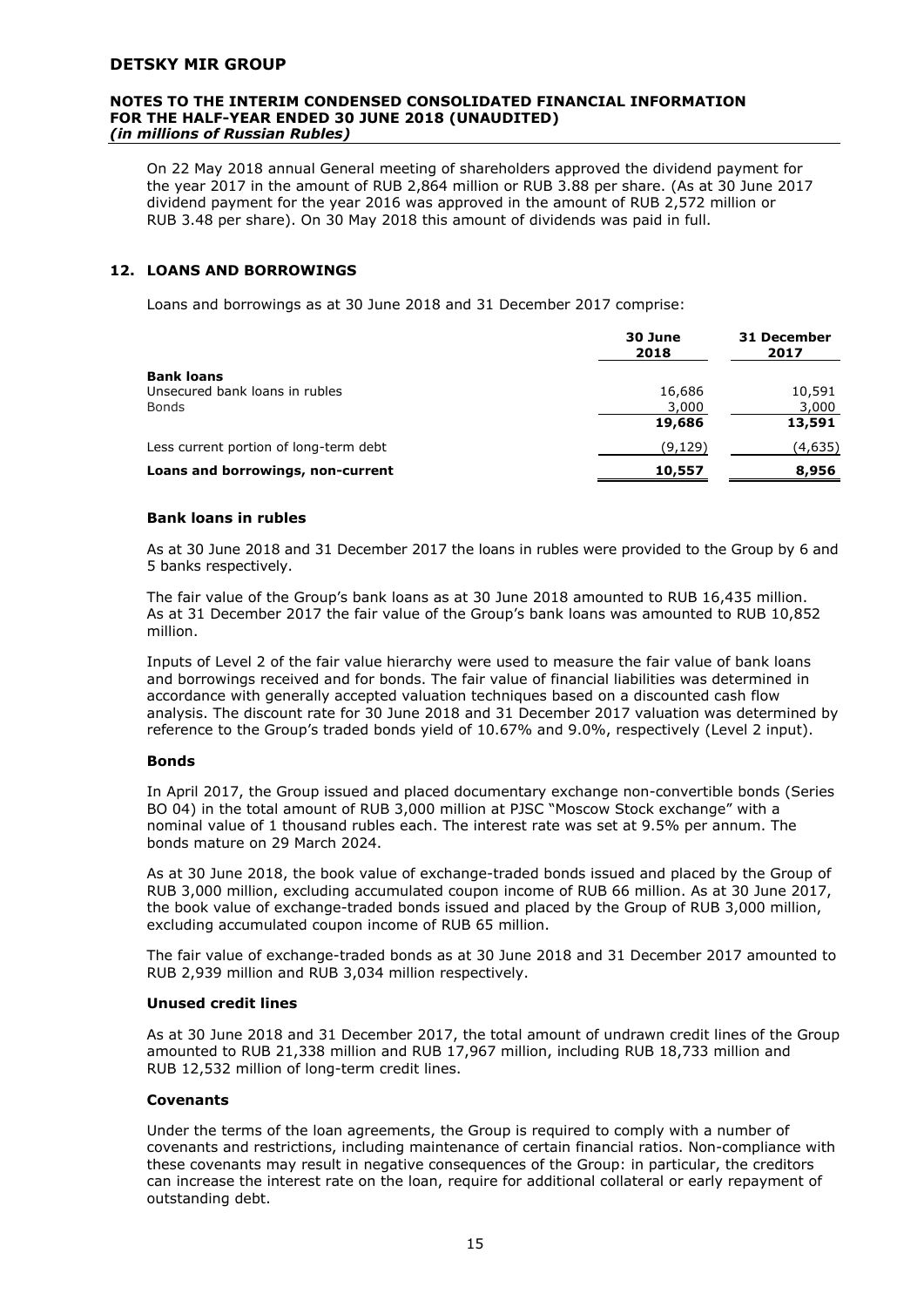#### **NOTES TO THE INTERIM CONDENSED CONSOLIDATED FINANCIAL INFORMATION FOR THE HALF-YEAR ENDED 30 JUNE 2018 (UNAUDITED)** *(in millions of Russian Rubles)*

Management believes that as at 30 June 2018 and 31 December 2017 the Group is in compliance with all financial covenants stipulated by its loan agreements.

#### **Pledges**

As at 30 June 2018, the Group has no any assets or securities transferred as collateral for loans and borrowings granted to the Group. As at 31 December 2017, the Group also had no any assets or securities transferred as collateral for loans and borrowings granted to the Group.

#### **13. ADVANCES RECEIVED, OTHER PAYABLES AND ACCRUED EXPENSES**

Advances received, other payables and accrued expenses as at 30 June 2018 and 31 December 2017 were as follows:

|                                                                    | 30 June<br>2018 | 31 December<br>2017 |
|--------------------------------------------------------------------|-----------------|---------------------|
| Accrued expenses and other current liabilities<br>Accrued salaries | 2,437<br>728    | 2,695<br>861        |
| Taxes payable (other than income tax)<br>Interest payable          | 150<br>92       | 152<br>87           |
| Advances received<br>Dividends payable (note 11)                   |                 | 466<br>1,143        |
| Total                                                              | 3,407           | 5,404               |

During six months ended 30 June 2018 the Group changed the presentation of accrued liabilities for rent expenses within early adoption of IFRS 16 "Leases". In order to align the comparative information as at 31 December 2017 the Group retrospectively changed the classification and presentation of accrued expenses in line Advances received, other payables and accrued expenses and advances paid in line Advances paid and other receivables of interim condensed consolidated statement of financial position as at 30 June 2018: advances paid in the amount of RUB 672 million were netted of with accrued expenses as at 31 December 2017.

#### **14. SHARE-BASED COMPENSATION**

During the half-year ended 30 June 2018 the Group had several long-term cash-settled and equity-settled share-based payments arrangements.

#### **Liabilities recognized in relation to long-term incentive plans**

As at 30 June 2018, the Group recognized liabilities of RUB 249 million in relation to cash-settled share-based payment arrangement (at 31 December 2017: RUB 93 million), calculated as the fair value of the phantom shares granted to employees as at this date. These liabilities include accrued social contributions of RUB 31 million (as at 31 December 2017: RUB 12 million).

As at 30 June 2018 the Group also recognized a credit to equity within Accumulated Deficit line in relation to equity-settled share-based payment arrangements of RUB 96 million. This amount includes accrued social contributions of RUB 13 million.

#### **Expenses recognized in relation to long-term incentive plans**

Expenses in the amount of RUB 272 million incurred by the Group in relation to Incentive Plan, Incentive Plan 2 and Incentive Plan 2 for the General Director were recognized as Selling, General and Administrative expenses in the consolidated statement of profit or loss and other comprehensive income for half-year ended 30 June 2018 (half-year ended 30 June 2017: expenses totaling RUB 341 million).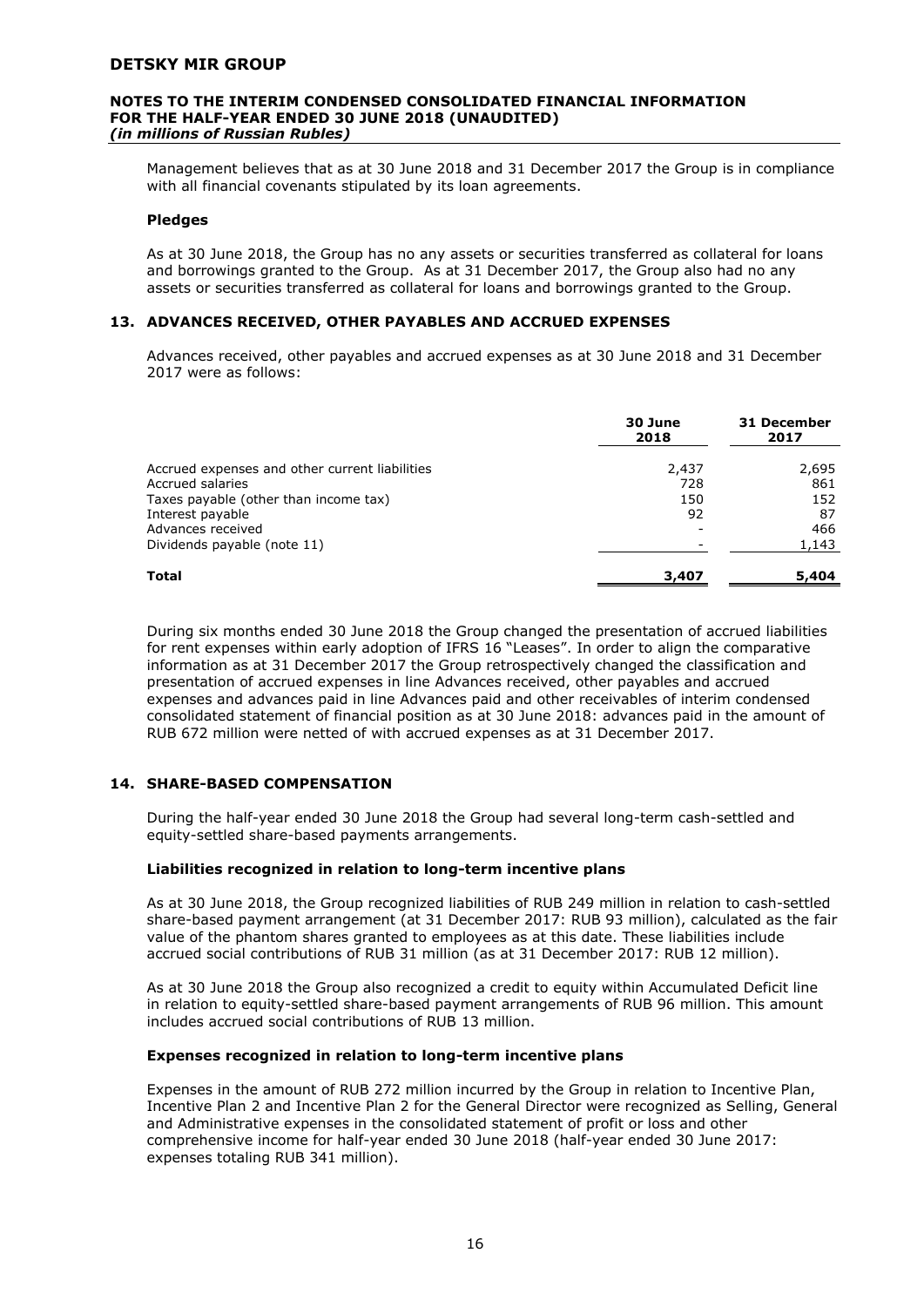#### **NOTES TO THE INTERIM CONDENSED CONSOLIDATED FINANCIAL INFORMATION FOR THE HALF-YEAR ENDED 30 JUNE 2018 (UNAUDITED)** *(in millions of Russian Rubles)*

#### **15. RELATED PARTIES**

Parties are considered related if they are under common control or one party has the ability to control the other party or can exercise significant influencing her decisions on matters of economic and financial activity or exercise over it joint control. In considering each possible related party, the management paid special attention to the substance of the relationship and not merely the legal form, based on reasonable judgment.

Transactions with related parties may be on terms that are not always accessible to third parties. This table presents the list of transactions and balances in the calculation of the Group with subsidiaries of PJSFC Sistema and other related parties:

|                                                     | 30 June 2018  |                    | <b>31 December 2017</b> |                    |
|-----------------------------------------------------|---------------|--------------------|-------------------------|--------------------|
|                                                     | <b>Assets</b> | <b>Liabilities</b> | <b>Assets</b>           | <b>Liabilities</b> |
| <b>Balances outstanding with</b><br>related parties |               |                    |                         |                    |
| Bank deposits and outstanding cash                  |               |                    |                         |                    |
| balances                                            | 52            |                    | 227                     |                    |
| Trade payables                                      |               | (28)               |                         |                    |
| Advances paid for purchase of                       |               |                    |                         |                    |
| property, plant and equipment                       |               |                    | 440                     |                    |
| Other receivables/(payables)                        | 258           | (13)               | 22                      | (66)               |
| Dividends payable                                   |               |                    |                         | (1,143)            |

Outstanding balances with related parties are unsecured and will be settled in cash.

The Group's transactions with subsidiaries of PJSFC Sistema and other related parties for the halfyear ended 30 June 2018 and 2017, as follows:

|                          |                                | For the half-year ended |                 |  |
|--------------------------|--------------------------------|-------------------------|-----------------|--|
| <b>Related party</b>     | <b>Type of operation</b>       | 30 June<br>2018         | 30 June<br>2017 |  |
| MTS (i)                  | Communication costs            | 13                      | 13              |  |
| MTS (i)                  | Advertising and                | 38                      | 56              |  |
| PA-Maxima (ii)           | Marketing expenses             | 23                      | 2               |  |
| $MTS - Bank (i)$         | Bank commission                |                         | 3               |  |
| $MTS - Bank (i)$         | Interest income                | 1                       |                 |  |
|                          | Consulting and information     |                         |                 |  |
| JSC "Reestr" (i)         | services                       | 1                       |                 |  |
| CJSC "NVision group" (i) | Acquisition of fixed assets    |                         | 18              |  |
| CJSC "NVision group" (i) | Software maintenance           |                         |                 |  |
| CJSC "DM-Finance" (i)    | Repayment of loans receivable  |                         | 1,060           |  |
|                          | Interest income                |                         | 14              |  |
| LLC "Concept Group" (ii) | Purchase of goods              | 83                      | 56              |  |
|                          | Acquisition of property, plant |                         |                 |  |
| LLC "UK LandProfit" (i)  | and equipment                  | 466                     |                 |  |
| LLC "UK LandProfit" (i)  | Rent                           | 10                      |                 |  |
| JSC "Progress" (iii)     | Acquisition of goods           | 796                     |                 |  |
| LLC "Altai resort" (i)   | Charity                        |                         | 9               |  |
| JSC "Elavius" (i)        | Communication costs            |                         | 1               |  |

(i) subsidiary of PJSFC "Sistema";

(ii) associate of PJSFC "Sistema";<br>(iii) other related parties, not inclu other related parties, not included in PJSFC "Sistema" Group.

The information about dividends declared and paid is disclosed in Note 11.

#### **Remuneration of key management personnel of the Group**

During the half-year ended 30 June 2018 and 2017, directors of the Group and other members of key management personnel received remuneration in the amount of RUB 421 million (including RUB 342 million of short-term non-share-based benefits and RUB 79 million of accrued long-term share-based compensation) and RUB 439 million (including RUB 131 million of short-term nonshare-based benefits, RUB 305 million of accrued short-term share-based compensation and RUB 3 million of accrued long-term share-based compensation), respectively.